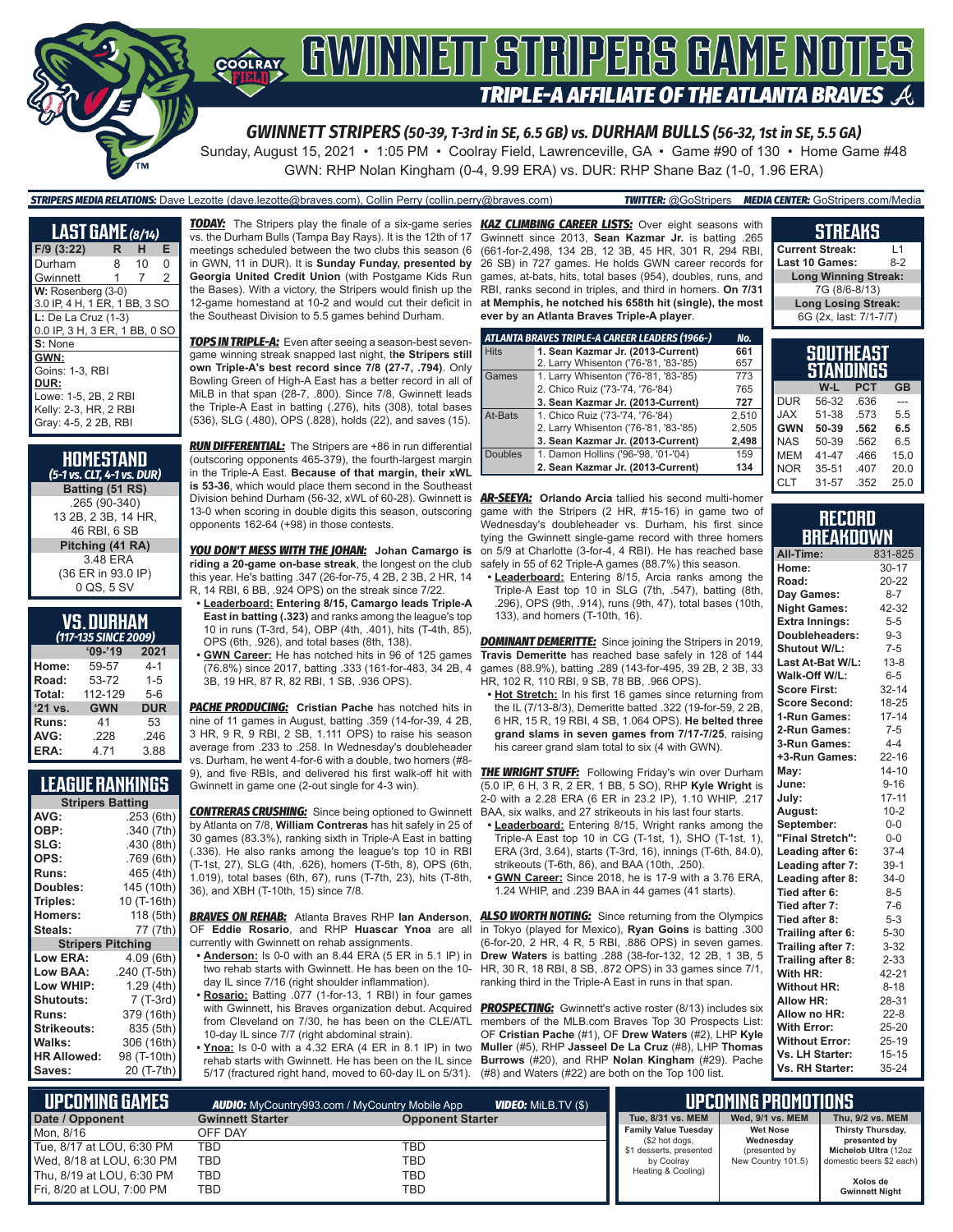

#### *SUNDAY, AUGUST 15, 2021 VS. DURHAM*

#### **MANAGER MATT TUIASOSOPO**

**Matt Tuiasosopo** is in his first season as Gwinnett manager and his third season as a coach in the Atlanta Braves organization in 2021. He was named the seventh manager in team history on 3/30/21. Tuiasosopo is both the youngest manager in team history (turned 35 on 5/10) and the first former Gwinnett player to manage the club (hit .221 with 19 HR, 73 RBI in 178 games from 2016-17).

Tuiasosopo made his managerial debut in 2019 with Class-A Rome, leading the club to a 65-74 record and earning Atlanta's Bobby Cox Award for minor league manager of the year. He was set to return to Rome in 2020, but was reassigned to the Braves Alternate Training Site at Coolray Field once the MiLB season was canceled.

| Tuiasosopo's Managerial Career | Games | W-L     | <b>PCT</b> | <b>Plavoffs</b> |
|--------------------------------|-------|---------|------------|-----------------|
| With Gwinnett (1 Season):      | 89    | $50-39$ | .562       |                 |
| MiLB Career (2 Seasons):       | 228   | 115-113 | .504       |                 |

*All staff bios available in the 2021 Stripers Media Guide*

|                            | EJECTIONS (3)            |                         |
|----------------------------|--------------------------|-------------------------|
| Player/Coach               | Date/Inning              | <b>Umpire</b>           |
| Ryan Goins                 | 5/25 vs. MEM, 7th Inning | <b>HP Clint Vondrak</b> |
| <b>MGR Matt Tuiasosopo</b> | 6/3 vs. JAX, 8th Inning  | <b>HP Alex Tosi</b>     |
| Travis Snider              | 7/30 at MEM, 8th Inning  | HP John Bacon           |

| TEAM DEFENSE (GTH IN TRIPLE-A EAST) |                                                                                                                      |           |                          |            |            |           |           |
|-------------------------------------|----------------------------------------------------------------------------------------------------------------------|-----------|--------------------------|------------|------------|-----------|-----------|
| <b>PCT</b>                          | G                                                                                                                    | TC        | <b>PO</b>                | A          | Е          | <b>DP</b> | ТP        |
| .982                                | 89                                                                                                                   | 3153      | 2306                     | 791        | 56         | 85        |           |
| <b>Catchers</b>                     |                                                                                                                      | <b>SB</b> | $\mathsf{cs}$            | <b>ATT</b> | <b>PCT</b> | <b>PB</b> | W-L       |
| Casteel, Ryan                       |                                                                                                                      |           | 0                        |            | .000.      |           | $1 - 1$   |
| Contreras, William                  |                                                                                                                      | 12        | 0                        | 12         | .000       | 3         | $15 - 2$  |
| d'Arnaud, Travis                    |                                                                                                                      | 2         | 2                        | 4          | .500       | U         | $5 - 1$   |
| Jackson, Alex                       |                                                                                                                      | 10        | 4                        | 14         | .286       |           | $11 - 12$ |
| Lucroy, Jonathan                    |                                                                                                                      | 18        | 5                        | 23         | .217       |           | $8 - 15$  |
| Martinez, Carlos                    |                                                                                                                      | 3         | 0                        | 3          | .000       |           | $2 - 1$   |
| Morales, Jonathan                   |                                                                                                                      | 10        | 5                        | 15         | .333       |           | $8 - 7$   |
| Total:                              |                                                                                                                      | 56        | 16                       | 72         | .222       | 8         | 50-39     |
|                                     | Outfield Assists (22):<br>Waters (9), Demeritte (4), Ervin (4), Sanchez (2),<br>Almonte (1), Inciarte (1), Pache (1) |           |                          |            |            |           |           |
| Pitcher Pickoffs (2):               |                                                                                                                      |           | Y. Lopez (1), Muller (1) |            |            |           |           |
| Catcher Pickoffs (2):               |                                                                                                                      |           | Casteel (1), Jackson (1) |            |            |           |           |

## **STARTS**

|     | <b>By Batting Order</b>                                                                                                                        |
|-----|------------------------------------------------------------------------------------------------------------------------------------------------|
| 1:  | Waters (61), Pache (14), Inciarte (6), Arcia (5), Almonte (1), Ervin (1), Sanchez (1)                                                          |
| 2:  | Pache (27), Kipnis (22), Arcia (17), Goins (7), Rosario (4), Demeritte (3), Waters (3),                                                        |
|     | Almonte (1), Camargo (1), Ervin (1), Gore (1), Heredia (1), Sanchez (1)                                                                        |
| 3:  | Arcia (39), Camargo (29), d'Arnaud (6), Demeritte (4), Jackson (3), Kipnis (3), Lucroy (3),                                                    |
|     | Contreras (2)                                                                                                                                  |
| 4:  | Camargo (37), Jackson (17), Demeritte (15), Lucroy (5), Contreras (4), Kipnis (4),                                                             |
|     | Almonte (3), Casteel (3), Kazmar Jr. (1)                                                                                                       |
| 5:  | Contreras (19), Lucroy (13), Goins (11), Kazmar Jr. (10), Almonte (8), Jackson (8),                                                            |
|     | Kipnis (7), Demeritte (5), Camargo (3), Snider (2), Casteel (1), Ervin (1), Sanchez (1)                                                        |
| 6:  | Goins (19), Casteel (10), Kazmar Jr. (10), Demeritte (8), Ervin (8), Snider (8),                                                               |
|     | Pache (6), Lucroy (5), Almonte (4), Sanchez (4), Waters (4), Contreras (2), Jackson (1)                                                        |
| 7:  | Ervin (21), Kazmar Jr. (16), Goins (12), Sanchez (11), Snider (10), Pache (6),                                                                 |
| 8:  | Demeritte (5), Casteel (4), Morales (2), Almonte (1), Waters (1)                                                                               |
|     | Sanchez (29), Ervin (12), Morales (12), Kazmar Jr. (11), Snider (8), Goins (6),<br>Casteel (4), Gore (4), Brugman (1), Martinez (1), Unroe (1) |
| 9:  | Starting Pitchers (48), Sanchez (12), Morales (10), Ervin (4), Gore (4), Snider (4),                                                           |
|     | Casteel (2), Kazmar Jr. (2), Martinez (2), Unroe (1)                                                                                           |
|     | <b>By Position</b>                                                                                                                             |
| C:  | Jackson (23), Lucroy (23), Contreras (17), Morales (15), d'Arnaud (6), Martinez (3),                                                           |
|     | Casteel (2)                                                                                                                                    |
| 1B: | Camargo (37), Casteel (20), Snider (13), Kazmar Jr. (8), Morales (6), Lucroy (2),                                                              |
|     | Unroe (2), Goins (1)                                                                                                                           |
| 2B: | Kipnis (28), Goins (24), Sanchez (19), Kazmar Jr. (16), Arcia (1), Morales (1)                                                                 |
| 3B: | Camargo (30), Kazmar Jr. (23), Sanchez (22), Goins (9), Arcia (3), Morales (2)                                                                 |
| SS: | Arcia (52), Goins (21), Sanchez (14), Camargo (1), Kazmar Jr. (1)                                                                              |
| LF: | Waters (27), Ervin (22), Almonte (9), Gore (9), Snider (7), Kipnis (5), Arcia (4),                                                             |
|     | Demeritte (3), Heredia (1), Rosario (1), Sanchez (1)                                                                                           |
| CF: | Pache (50), Waters (27), Ervin (6), Inciarte (5), Rosario (1)                                                                                  |
| RF: | Demeritte (34), Ervin (19), Waters (15), Almonte (8), Snider (8), Sanchez (3),                                                                 |
|     | Camargo (1), Pache (1)                                                                                                                         |
| DH: | Contreras (10), Jackson (6), Snider (4), Demeritte (3), Kipnis (3), Casteel (2),                                                               |
|     | Kazmar Jr. (2), Pache (2), Rosario (2), Almonte (1), Arcia (1), Brugman (1), Camargo (1),                                                      |
|     | Ervin (1), Inciarte (1), Lucroy (1)                                                                                                            |
|     |                                                                                                                                                |

|               | <b>VS. 2021 OPPONENTS</b> |          |              |               |         |       |              |  |  |  |  |
|---------------|---------------------------|----------|--------------|---------------|---------|-------|--------------|--|--|--|--|
|               | Home                      | Road     | <b>Total</b> |               | Home    | Road  | <b>Total</b> |  |  |  |  |
| <b>CLT</b>    | $5 - 1$                   | $11 - 1$ | $16 - 2$     | COL           |         |       |              |  |  |  |  |
| DUR           | $4 - 1$                   | $1 - 5$  | $5-6$        | LOU           | $4 - 2$ |       | $4 - 2$      |  |  |  |  |
| <b>JAX</b>    | $1 - 5$                   | $- - -$  | $1 - 5$      | <b>MW DIV</b> | $4 - 2$ | $0-0$ | $4 - 2$      |  |  |  |  |
| <b>MEM</b>    | $5 - 1$                   | $7-5$    | $12 - 6$     |               |         |       |              |  |  |  |  |
| <b>NAS</b>    | $6-6$                     | $0-6$    | $6 - 12$     |               |         |       |              |  |  |  |  |
| <b>NOR</b>    | $5 - 1$                   | $1 - 5$  | $6-6$        |               |         |       |              |  |  |  |  |
| <b>SE DIV</b> | $26 - 15$                 | 20-22    | 46-37        |               |         |       |              |  |  |  |  |

#### **LAST AT-BAT WINS** *(13)*

| The Stripers are 13-8 (.619) in games decided in the last at-bat in 2021. |                          |                                         |  |  |  |  |  |  |  |  |  |
|---------------------------------------------------------------------------|--------------------------|-----------------------------------------|--|--|--|--|--|--|--|--|--|
| Date/Opponent                                                             | <b>Score</b>             | <b>Game-Winning Play</b>                |  |  |  |  |  |  |  |  |  |
| 5/4 at Charlotte                                                          | 10-9 (12th)              | Almonte scores on E4 (Reynolds)         |  |  |  |  |  |  |  |  |  |
| 5/9 at Charlotte                                                          | 12-9 (10th)              | Camargo RBI single                      |  |  |  |  |  |  |  |  |  |
| 5/14 vs. Louisville                                                       | $2-1$ (8th)              | Arcia solo HR                           |  |  |  |  |  |  |  |  |  |
| 5/16 vs. Louisville                                                       | 5-4 $(9th)*$             | Arcia walk-off solo HR                  |  |  |  |  |  |  |  |  |  |
| 5/25 vs. Memphis                                                          | $2-1$ (9th) <sup>*</sup> | Kazmar walk-off single                  |  |  |  |  |  |  |  |  |  |
| 6/9-G2 at Memphis                                                         | $3-1$ (8th)              | Waters RBI single                       |  |  |  |  |  |  |  |  |  |
| 6/18 vs. Nashville                                                        | 8-7 (10th)*              | Arcia scores on E4 (Hiura on Lucroy FC) |  |  |  |  |  |  |  |  |  |
| 6/30 at Durham                                                            | $2-1$ (9th)              | Pache RBI single                        |  |  |  |  |  |  |  |  |  |
| 7/18 at Charlotte                                                         | 13-12 (9th)              | Contreras RBI double                    |  |  |  |  |  |  |  |  |  |
| 8/1 at Memphis                                                            | $4-2$ (9th)              | Ervin RBI single                        |  |  |  |  |  |  |  |  |  |
| 8/6 vs. Charlotte                                                         | 4-3 $(11th)^*$           | Morales walk-off single                 |  |  |  |  |  |  |  |  |  |
| 8/8-G1 vs. Charlotte                                                      | 4-3 $(7th)^*$            | d'Arnaud walk-off single                |  |  |  |  |  |  |  |  |  |
| 8/11-G1 vs. Durham                                                        | 4-3 $(7th)^*$            | Pache walk-off single                   |  |  |  |  |  |  |  |  |  |
|                                                                           |                          |                                         |  |  |  |  |  |  |  |  |  |

*\*Denotes "walk-off" win*

## **GWINNETT PLAYERS USED** *(57 IN 2021)*

**Pitchers (32)** Anderson, Ian Arano, Victor Biddle, Jesse Bradford, Chasen Burrows, Thomas Chavez, Jesse Davidson, Tucker De La Cruz, Jasseel *Edwards Jr., Carl* Flaa, Jay Greene, Shane Hernandez, Daysbel Horacek, Mitch Johnstone, Connor *Jones, Nate* Kelley, Trevor Kingham, Nolan Lee, Dylan Lopez, Yoan Martin, Chris Minter, A.J. Muller, Kyle Newcomb, Sean Roark, Tanner Rodriguez, Jose Santana, Edgar *Tice,Ty* Toussaint, Touki Webb, Jacob *Wilson, Bryse* Wright, Kyle Ynoa, Huascar

Almonte, Abraham Arcia, Orlando *Brugman, Jaycob* Camargo, Johan Casteel, Ryan Contreras, William d'Arnaud, Travis Demeritte, Travis Ervin, Phillip Goins, Ryan Gore, Terrance Heredia, Guillermo Inciarte, Ender *Jackson, Alex* Kazmar Jr., Sean Kipnis, Jason

*Lucroy, Jonathan* Martinez, Carlos Morales, Jonathan Pache, Cristian Rosario, Eddie Sanchez, Yolmer Snider, Travis Unroe, Riley Waters, Drew

*Italics = Player no longer in Braves organization*

#### **BASS-LANTA**

OF Abraham Almonte RHP Ian Anderson INF/OF Orlando Arcia LHP Jesse Biddle INF Johan Camargo RHP Jesse Chavez C William Contreras C Travis d'Arnaud LHP Tucker Davidson

**30 players have played for both Gwinnett and Atlanta in 2021:** RHP Jay Flaa RHP Shane Greene OF Guillermo Heredia OF Ender Inciarte C Alex Jackson RHP Nate Jones INF Sean Kazmar Jr. C Jonathan Lucroy RHP Chris Martin LHP A.J. Minter

LHP Kyle Muller (Debut) LHP Sean Newcomb OF Cristian Pache RHP Edgar Santana RHP Ty Tice RHP Touki Toussaint RHP Jacob Webb RHP Bryse Wilson RHP Kyle Wright RHP Huascar Ynoa

## **ATLANTA BRAVES REHAB ASSIGNMENTS** *(10 IN 2021)*

**Player Injury (IL Date)** 

RHP Carl Edwards Jr.

RHP Chris Martin RT Shoulder Inflammation (4/7) 5/5-5/11<br>CF Ender Inciarte Strained I T Hamstring (4/17) 5/6-5/12 OF Ender Inciarte Strained LT Hamstring (4/17) 5/6-5<br>OF Guillermo Heredia RT Hamstring Inflammation (5/1) 5/14 OF Guillermo Heredia RT Hamstring Inflammation (5/1) 5/14<br>C Alex Jackson Strained LT Hamstring (5/2) 5/21-6/9, 6/30-7/20 C Alex Jackson Strained LT Hamstring (5/2) 5/21-6/9,<br>OF Cristian Pache RT Hamstring Inflammation (5/14) 5/29-6/1 OF Cristian Pache RT Hamstring Inflammation (5/14)<br>RHP Touki Toussaint RT Shoulder Strain (3/26) RHP Touki Toussaint RT Shoulder Strain (3/26) 6/22-7/15<br>C Travis d'Arnaud Torn LT Thumb Ligament (5/2) 7/30-8/10 C Travis d'Arnaud Torn LT Thumb Ligament (5/2) 7/30<br>RHP Ian Anderson RT Shoulder Inflammation (7/16) 8/5-RHP Ian Anderson RT Shoulder Inflammation (7/16) 8/5-<br>RHP Huascar Ynoa Fractured RT Hand (5/17) 8/6-RHP Huascar Ynoa Fractured RT Hand (5/17) 8/6-<br>OF Eddie Rosario RT Abdominal Strain (7/7) 8/10-RT Abdominal Strain (7/7)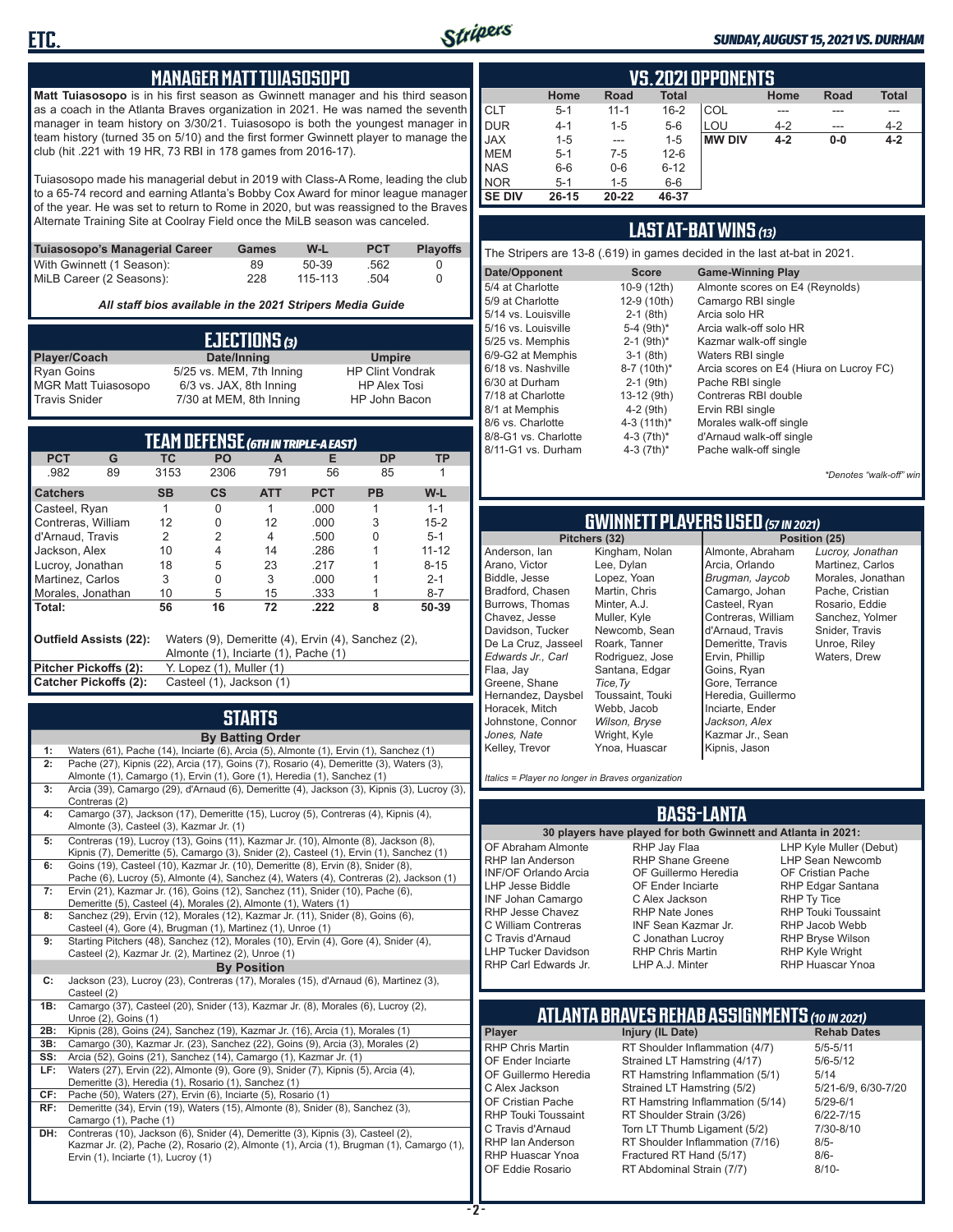### **STARTING PITCHER**



#### *SUNDAY, AUGUST 15, 2021 VS. DURHAM*

# **39****NOLAN KINGHam**

**B/T:** R/R **BORN:** 8/18/96 in Las Vegas, NV (Age 24) **HT:** 6-4 **ACQUIRED:** Braves' 12th Round Pick in 2018 June draft out of the University of Texas (Austin, TX). **BIO ON PAGE 66 OF MEDIA GUIDE**

*TODAY'S START:* Kingham makes his sixth start with Gwinnett in the finale of a sixgame series vs. Durham ... Is seeking his first career Triple-A win ... It is his 16th appearance (15th start) overall this year between Gwinnett and Double-A Mississippi (5-5, 4.65 ERA, .273 BAA) ... All-time as a starter, is 12-16 with a 3.98 ERA and .263 BAA in 44 starts, including four complete games and three CG shutouts.

*PROSPECTING:* Kingham is ranked Atlanta's No. 29 prospect by MLB.com. Entering 2021, he was ranked by *Baseball America* as having the "Best Control" in the system.

*2021 WITH MISSISSIPPI:* Opened with the M-Braves and went 5-1 with a 2.29 ERA and .234 BAA in nine starts from 5/6-6/23 ... In his last six starts, went 4-0 with a 1.15 ERA and .208 BAA ... Did not allow a run over his final 27.0 IP with Mississippi, spanning four starts ... As of 6/28, ranked among Double-A South pitching leaders in innings (1st, 55.0), wins (T-1st, 5), winning percentage (T-2nd, .833), ERA (5th, 2.29), and WHIP (6th, 1.04) ... Named the Double-A South Pitcher of the Month for June (3-0, 0.83 ERA, 0.83 WHIP, .193 BAA in 5 starts).

*2021 WITH GWINNETT:* Promoted to Gwinnett on 6/29 and made his Triple-A debut that night at Durham (loss, 3.1 IP, 9 H, 6 ER, 2 HR, 2 BB, 2 SO) ... In that 6/29 outing, saw his scoreless streak snapped at 28.0 IP ... Last appeared in relief on 8/5 vs. Charlotte (loss, 3.0 IP, 7 H, 7 R, 7 ER, 2 HR, 0 BB, 4 SO in 10-6 loss).

*CAREER HIGHLIGHTS:* **2018:** Made his pro debut with Rookie-level Danville (2-0, 4.56 ERA, .297 BAA in 11G, 3 starts) ... **2019:** Combined to go 7-12 with a 3.92 ERA and .260 BAA in 27 starts between Class-A Rome (1-1, 0.56 ERA in 3 starts), Advanced-A Florida (4-8, 4.43 ERA, 3 CG in 18 starts), and Double-A Mississippi (2-3, 3.79 ERA, 1 CG in 6 starts) ... Named Florida State League Pitcher of the Week on 6/2 (2-hit CG SHO on 5/31 vs. Palm Beach) ... **2020:** Was not included in the Braves' 60-man player pool and was not at the Alternate Training Site.

| <b>KINGHAM'S OVERALL STATS</b> |                  |         |            |       |           |           |           |            |             |  |  |
|--------------------------------|------------------|---------|------------|-------|-----------|-----------|-----------|------------|-------------|--|--|
| Year                           | Team             | $W-L$   | <b>ERA</b> | G/GS  | <b>HR</b> | <b>BB</b> | <b>SO</b> | <b>BAA</b> | <b>WHIP</b> |  |  |
| 12021                          | Mississippi (AA) | $5-1$   | 2.29       | 9/9   |           | 9         | 37        | .234       | 1.04        |  |  |
|                                | Gwinnett (AAA)   | $0 - 4$ | 9.99       | 6/5   |           | 12        | 17        | .349       | 2.01        |  |  |
| MiLB Career:                   |                  | 14-17   | 4.19       | 53/44 | 24        | 64        | 188       | .267       | 1 27        |  |  |
| MLB Career:                    |                  | $0 - 0$ |            | 0/0   |           |           |           | $---$      |             |  |  |

| <b>KINGHAM'S 2021 SPLITS (WITH GWINNETT)</b> |                    |           |                     |  |  |  |  |  |  |  |
|----------------------------------------------|--------------------|-----------|---------------------|--|--|--|--|--|--|--|
|                                              | 0-3, 9.00 ERA (4G) | Road:     | 0-1, 11.88 ERA (2G) |  |  |  |  |  |  |  |
|                                              | 0-1, 5.40 ERA (1G) | Night:    | 0-3, 11.17 ERA (5G) |  |  |  |  |  |  |  |
|                                              | 0-3, 8.44 ERA (5G) | Reliever: | 0-1, 21.00 ERA (1G) |  |  |  |  |  |  |  |
| Home:<br>Day:<br>Starter:<br>Vs. LHB:        | .340 BAA, 2 HR     | Vs. RHB:  | .356 BAA, 6 HR      |  |  |  |  |  |  |  |

| KINGHAM VS. DURHAM' |         |             |  |      |        |   |     |           |           |           |
|---------------------|---------|-------------|--|------|--------|---|-----|-----------|-----------|-----------|
|                     | W-L     | <b>ERA</b>  |  | G GS | $IP$ H |   | ER. | <b>HR</b> | <b>BB</b> | <b>SO</b> |
| 2021:               | $0 - 1$ | 16.20       |  |      | 3.1    | Q | 6   |           |           |           |
| Career:             |         | $0-1$ 16.20 |  | 1 1  | 3.1    | Q | 6   |           |           |           |

| <b>KINGHAM'S HIGHS &amp; LOWS</b> |                            |                                      |  |  |  |  |  |  |  |  |
|-----------------------------------|----------------------------|--------------------------------------|--|--|--|--|--|--|--|--|
|                                   | <b>Season</b>              | Career (MiLB and MLB)                |  |  |  |  |  |  |  |  |
| IP:                               | 8.2 (6/12 at BLX)          | 9.0 (4x, last: 9/1/19, MIS vs. CHAT) |  |  |  |  |  |  |  |  |
| Iso:                              | 6 (3x, last: 6/23 vs. TNS) | 11 (5/20/19, FLA at TAM)             |  |  |  |  |  |  |  |  |
| IBB:                              | 4 (2x, last: 7/6 vs. NAS)  | 4 (4x, last: 7/6/21, GWN vs. NAS)    |  |  |  |  |  |  |  |  |
| IH:                               | 9 (6/29 at DUR)            | 10 (4/25/19, FLA at STL)             |  |  |  |  |  |  |  |  |
| <b>IER:</b>                       | 7 (8/5 vs. CLT)            | 7 (5x, last: 8/5/21, GWN vs. CLT)    |  |  |  |  |  |  |  |  |
| Low-Hit CG:                       | None                       | 2 H (5/31/19, FLA vs. PMB)           |  |  |  |  |  |  |  |  |
| Low-R CG:                         | None                       | 0 R (3x, last: 6/18/19, FLA at DBT)  |  |  |  |  |  |  |  |  |

|            | KINGHAM'S 2021 STARTS (ALL LEVELS) |               |     |   |               |     |           |          |           |           |                     |              |                                                   |
|------------|------------------------------------|---------------|-----|---|---------------|-----|-----------|----------|-----------|-----------|---------------------|--------------|---------------------------------------------------|
| Team       | Date/Opp.                          | <b>Result</b> | IP  | н | R             | ER. | <b>HR</b> | BB.      | <b>SO</b> | NP-S      | Opp. Starter        | <b>Final</b> | <b>Notes</b>                                      |
| <b>MIS</b> | 5/6 vs. PNS                        | $L.0-1$       | 4.0 |   | 4             |     |           | 4        | ิค        | 81-50     | Jake Eder           | $L. 1-5$     | All ER allowed in 5th, did not record an out.     |
| <b>MIS</b> | 5/12 at BLX                        | W. 1-1        | 5.0 |   |               | っ   | 0         | O        | 4         | 80-52     | Noah Zavolas        | W. 6-3       | Exited with 3-2 lead after 5.0 innings.           |
| <b>MIS</b> | 5/19 vs. CHA                       | <b>ND</b>     | 7.0 | 8 | 3             | 3   | $\Omega$  |          |           | 79-54     | Nick Lodolo         | W. 4-3       | Tossed 6.0 scoreless innings (3 runs in 7th).     |
| <b>MIS</b> | 5/25 vs. MTG                       | W. 2-1        | 6.1 |   |               |     | $\Omega$  | 0        | .h        | 83-58     | <b>Tobias Mvers</b> | W. 4-3       | Five of seven hits allowed were singles.          |
| <b>MIS</b> | 6/1 at PNS                         | <b>ND</b>     | 4.2 | 8 |               |     |           |          |           | $90 - 61$ | Jake Eder           | $L.3 - 4$    | Faced 22 batters while recording 14 outs.         |
| <b>MIS</b> | 6/6 at PNS                         | <b>ND</b>     | 6.0 |   |               |     |           |          |           | 79-60     | Jake Eder           | W. 4-3       | Lone run allowed was a lead-off HR in 1st.        |
| <b>MIS</b> | $6/12$ at BLX                      | W. 3-1        | 8.2 | 4 |               |     | 0         | 0        | .h        | 91-68     | Ethan Small         | W. 3-0       | Was one out shy of fourth career CG shutout.      |
| <b>MIS</b> | $6/18$ vs. BIR                     | W. 4-1        | 6.0 | 3 |               |     | $\Omega$  | $\Omega$ | 6         | 82-61     | Emilio Vargas       | W. 8-4       | Struck out the side in the 2nd inning.            |
| <b>MIS</b> | $6/23$ vs. TNS                     | W. 5-1        | 7.1 | 5 |               |     | U         |          | հ         | 91-67     | Cam Sanders         | W. 3-0       | Extended scoreless inning streak to 27.0 IP.      |
| <b>GWN</b> | 6/29 at DUR                        | $L.0-1$       | 3.1 | 9 | 6             | 6   |           |          |           | 82-51     | Joe Rvan            | $L.3-8$      | Scoreless streak snapped at 28.0 IP in AAA debut. |
| <b>GWN</b> | 7/6 vs. NAS                        | $L. 0-2$      | 4.0 | 3 |               |     |           | 4        | 4         | 72-45     | Ethan Small         | $L.0-8$      | Allowed 3-run HR to Jamie Westbrook in 4-run 3rd. |
| <b>GWN</b> | 7/11 vs. NAS                       | $L.0-3$       | 5.0 | 6 | $\mathcal{R}$ | 3   |           | っ        | 4         | 77-55     | Aaron Ashby         | L. 0-7       | Had yet to receive a run of support with GWN.     |
| <b>GWN</b> | 7/24 vs. NOR                       | <b>ND</b>     | 4.0 | 5 |               |     |           |          |           | 74-50     | Dean Kremer         | W. 5-2       | Two of five hits allowed were doubles.            |
| <b>GWN</b> | 7/30 at MEM                        | <b>ND</b>     | 5.0 |   | $\mathcal{L}$ | 5   |           | 3        |           | 94-64     | Zack Thompson       | W. 8-7       | Allowed solo HR in 2nd, 2-run HR in 3rd.          |

| <b>STRIPERS STARTING PITCHERS (13 IN 2021)</b> |           |            |           |          |         |                             |                            |                                                    |  |  |  |
|------------------------------------------------|-----------|------------|-----------|----------|---------|-----------------------------|----------------------------|----------------------------------------------------|--|--|--|
| <b>Pitcher</b>                                 | W-L       | <b>ERA</b> | <b>GS</b> | QS       |         | <b>Team W-L Run Support</b> | <b>Last Gwinnett Start</b> | <b>Final Line</b>                                  |  |  |  |
| Anderson, Ian                                  | $0-0$     | 8.44       |           | 0        | $1 - 1$ | 1.00 RPG (2 Tot.)           | 8/11-G1 vs. DUR (ND)       | 3.0 IP, 3 H, 3 R, 3 ER, 3 BB, 3 SO, 1 WP (64p/35s) |  |  |  |
| Burrows. Thomas                                | $0-0$     | 0.00       |           | $\Omega$ | $1 - 0$ | 0.00 RPG (0 Tot.)           | 7/21-G1 vs. NOR (ND)       | 1.0 IP, 0 H, 1 R, 0 ER, 3 BB, 2 SO (32p/13s)       |  |  |  |
| Davidson. Tucker                               | $2 - 1$   | 0.90       | 3         | 3        | $2 - 1$ | 5.33 RPG (16 Tot.)          | 5/23 at NAS (L)            | 6.0 IP, 1 H, 1 R, 1 ER, 1 BB, 9 SO, 1 HR (82p/51s) |  |  |  |
| De La Cruz, Jasseel                            | $0 - 3$   | 7.02       | 15        | 0        | $8 - 7$ | 2.27 RPG (34 Tot.)          | 8/14 vs. DUR (L)           | 0.0 IP, 3 H, 3 R, 3 ER, 1 BB, 0 SO, 1 WP (19p/10s) |  |  |  |
| Johnstone, Connor                              | $1 - 6$   | 7.16       | 11        | $\Omega$ | $4 - 7$ | 1.82 RPG (20 Tot.)          | 7/31 at MEM (ND)           | 2.0 IP, 1 H, 0 R, 0 BB, 1 SO (27p/15s)             |  |  |  |
| Kingham, Nolan                                 | $0 - 3$   | 8.44       | 5         | 0        | $2 - 3$ | 1.40 RPG (7 Tot.)           | 7/30 at MEM (ND)           | 5.0 IP, 7 H, 5 R, 5 ER, 3 BB, 2 SO, 2 HR (94p/64s) |  |  |  |
| Muller, Kyle                                   | $2 - 2$   | 3.92       | 9         | 2        | $7-2$   | 4.22 RPG (38 Tot.)          | 7/14 at CLT (ND)           | 4.0 IP, 1 H, 0 R, 2 BB, 4 SO, 1 WP (71p/44s)       |  |  |  |
| Roark. Tanner                                  | $0-0$     | 0.00       | 2         | $\Omega$ | $2 - 0$ | 4.00 RPG (8 Tot.)           | 7/25 vs. NOR (ND)          | 3.0 IP, 1 H, 0 R, 0 BB, 3 SO, 1 HBP (32p/23s)      |  |  |  |
| Rodriguez, Jose                                | $3-3$     | 6.34       | 10        | $\Omega$ | $5 - 5$ | 2.70 RPG (27 Tot.)          | 8/12 vs. DUR (W)           | 5.2 IP, 3 H, 0 R, 1 BB, 5 SO (78p/48s)             |  |  |  |
| Toussaint. Touki                               | $2 - 1$   | 4.32       | 4         | 2        | $2 - 2$ | 3.50 RPG (14 Tot.)          | 7/13 at CLT (W)            | 6.0 IP, 3 H, 2 R, 2 ER, 3 BB, 7 SO, 1 HR (89p/54s) |  |  |  |
| Wilson, Bryse                                  | $4 - 2$   | 4.47       | 9         | 3        | $6 - 3$ | 3.00 RPG (27 Tot.)          | 7/7 vs. NAS (ND)           | 5.0 IP, 8 H, 5 R, 5 ER, 2 BB, 2 SO, 2 HR (81p/50s) |  |  |  |
| Wright, Kyle                                   | $4 - 4$   | 3.64       | 16        | 5        | $8 - 8$ | 2.06 RPG (33 Tot.)          | 8/13 vs. DUR (W)           | 5.0 IP, 6 H, 3 R, 2 ER, 1 BB, 5 SO (97p/62s)       |  |  |  |
| Ynoa, Huascar                                  | $0-0$     | 4.32       |           | $\Omega$ | $2 - 0$ | 2.50 RPG (5 Tot.)           | 8/11-G2 vs. DUR (ND)       | 4.2 IP, 4 H, 3 R, 3 ER, 4 BB, 7 SO, 1 WP (83p/51s) |  |  |  |
| Total:                                         | $18 - 25$ | 5.00       | 89        | 15       | 50-39   | 2.60 RPG (231 Tot.)         |                            |                                                    |  |  |  |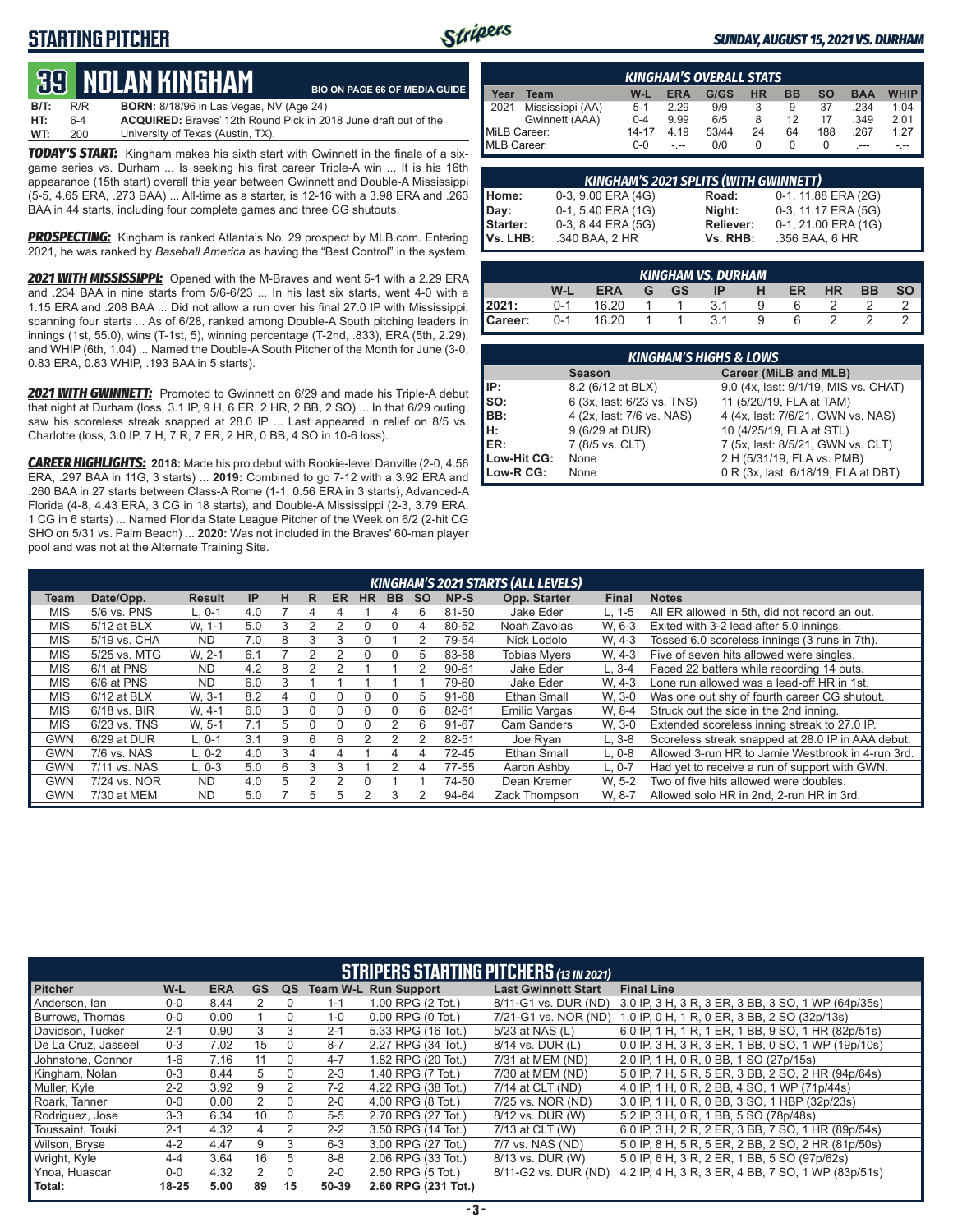#### **BULLPEN**



#### *SUNDAY, AUGUST 15, 2021 VS. DURHAM*

| <b>STRIPERS PITCHING BREAKDOWN</b> |                                                                           |            |           |     |           |           |           |           |            |  |  |
|------------------------------------|---------------------------------------------------------------------------|------------|-----------|-----|-----------|-----------|-----------|-----------|------------|--|--|
|                                    | W-L                                                                       | <b>ERA</b> | IP        | R.  | <b>ER</b> | <b>HR</b> | <b>BB</b> | <b>SO</b> | <b>BAA</b> |  |  |
| Starters:                          | $18 - 25$                                                                 | 5.00       | 374.1     | 221 | 208       | 55        | 153       | 375       | .261       |  |  |
| Relievers:                         | $32 - 14$                                                                 | 3.22       | 394.1     | 158 | 141       | 43        | 153       | 460       | .219       |  |  |
| <b>Total:</b>                      | 50-39                                                                     | 4.09       | 768.2 379 |     | 349       | 98        | 306       | 835       | ا 240.     |  |  |
|                                    | <b>Saves/Opp:</b> 20/33 (60.6%) <b>Holds: 40 IR/Scored: 71/24 (33.8%)</b> |            |           |     |           |           |           |           |            |  |  |

| <b>PITCHING BY MONTH</b> |           |            |       |     |     |           |           |           |            |  |
|--------------------------|-----------|------------|-------|-----|-----|-----------|-----------|-----------|------------|--|
|                          | W-L       | <b>ERA</b> | IP    | R   | ER  | <b>HR</b> | <b>BB</b> | <b>SO</b> | <b>BAA</b> |  |
| May:                     | 14-10     | 3.50       | 211.0 | 90  | 82  | 28        | 65        | 240       | 222        |  |
| June:                    | $9 - 16$  | 4.55       | 213.2 | 115 | 108 | 26        | 94        | 223       | 263        |  |
| July:                    | $17 - 11$ | 4.50       | 242.0 | 131 | 121 | 37        | 100       | 261       | .240       |  |
| August:                  | $10 - 2$  | 3.35       | 102.0 | 43  | 38  |           | 47        | 111       | .227       |  |
| September:               |           |            |       |     |     |           |           |           |            |  |

| RELIEF SUMMARY (CURRENT STRIPERS ONLY, GWINNETT STATS ONLY) |         |            |    |           |            |        |              |                    |                                                          |                         |
|-------------------------------------------------------------|---------|------------|----|-----------|------------|--------|--------------|--------------------|----------------------------------------------------------|-------------------------|
| <b>Pitcher</b>                                              | W-L     | <b>ERA</b> | G  | <b>GF</b> | <b>HLD</b> | SV/OPP | <b>IR/RS</b> | <b>Last Outing</b> | <b>Last Final Line</b>                                   | <b>Scoreless Streak</b> |
| Arano, Victor                                               | 1-1     | 3.33       | 23 | 8         | 4          | 2/4    | 3/0          | 8/13 vs. DUR       | Save, 1.0 IP, 0 H, 1 R, 1 ER, 2 BB, 2 SO (25p/12s)       | $-1G$                   |
| Biddle, Jesse (L)                                           | $0 - 1$ | .69        | 21 |           | 4          | 0/1    | 9/3          | 8/12 vs. DUR       | Hold, 1.1 IP, 0 H, 0 R, 0 BB, 2 SO (19p/11s)             | 6G (6.2 IP)             |
| Bradford, Chasen                                            | $4 - 0$ | 4.35       | 27 | 3         | 6          | 0/1    | 2/2          | 8/14 vs. DUR       | 1.0 IP, 1 H, 2 R, 2 ER, 1 BB, 0 SO (22p/14s)             | $-1G$                   |
| Burrows, Thomas (L)                                         | $2 - 0$ | 2.48       | 24 |           | 3          | 0/0    | 18/6         | 8/14 vs. DUR       | 1.1 IP, 0 H, 0 R, 2 BB, 3 SO, 1 WP (34p/17s)             | 5G (6.1 IP)             |
| De La Cruz, Jasseel                                         | $1 - 0$ | .93        |    |           |            | 0/0    | 0/0          | 7/10 vs. NAS       | 3.0 IP, 0 H, 0 R, 3 BB, 3 SO (49p/28s)                   | 2G (4.0 IP)             |
| Flaa, Jay                                                   | $1 - 1$ | 4.91       |    | 5         |            | 1/1    | 2/0          | 8/14 vs. DUR       | 1.2 IP, 1 H, 0 R, 2 BB, 1 SO (34p/19s)                   | 5G (5.2 IP)             |
| Horacek, Mitch (L)                                          | $1 - 2$ | 4.60       | 14 | 3         |            | 0/0    | 3/3          | 8/13 vs. DUR       | Hold, 0.2 IP, 0 H, 0 R, 2 BB, 0 SO, 1 HBP (18p/8s)       | 3G (2.2 IP)             |
| Johnstone, Connor                                           | $2 - 0$ | 1.74       | 13 |           |            | 0/0    | 9/5          | 8/14 vs. DUR       | 3.0 IP, 2 H, 1 R, 1 ER, 0 BB, 1 SO, 1 HR (42p/28s)       | $-1G$                   |
| Kelley, Trevor                                              | $2 - 2$ | .63        | 25 | 8         | 5          | 0/2    | 7/2          | 8/14 vs. DUR       | 0.1 IP, 1 H, 0 R, 0 BB, 1 SO (11p/7s)                    | 5G (4.0 IP)             |
| Kingham, Nolan                                              | $0 - 1$ | 21.00      |    |           |            | 0/1    | 0/0          | 8/5 vs. CLT        | Loss, 3.0 IP, 7 H, 7 R, 7 ER, 0 BB, 4 SO, 2 HR (64p/52s) | $-1G$                   |
| Lee, Dylan (L)                                              | $3 - 1$ | .87        | 25 |           | 6          | 0/1    | 6/0          | 8/13 vs. DUR       | Hold, 0.1 IP, 0 H, 0 R, 0 BB, 1 SO (8p/5s)               | 4G (4.1 IP)             |
| Lopez, Yoan                                                 | $3 - 2$ | 3.32       | 21 | 6         | 3          | 1/2    | 4/2          | 8/14 vs. DUR       | 1.2 IP, 2 H, 2 R, 1 ER, 1 BB, 3 SO, 1 WP (43p/25s)       | $-1G$                   |
| Newcomb, Sean (L)                                           | $2 - 0$ | 2.45       | 10 | 8         |            | 2/2    | 0/0          | 8/12 vs. DUR       | Save, 1.0 IP, 1 H, 0 R, 0 BB, 0 SO (14p/11s)             | 3G (4.0 IP)             |
| Roark, Tanner                                               | $4 - 1$ | 3.16       | 16 |           |            | 1/2    | 0/0          | 8/13 vs. DUR       | Hold, 2.0 IP, 1 H, 0 R, 1 BB, 0 SO (29p/17s)             | 2G (3.2 IP)             |
| Rodriguez, Jose                                             | $0 - 0$ | 3.60       |    |           |            | 0/0    | 0/0          | 5/26 vs. MEM       | 1.0 IP, 2 H, 1 R, 1 ER, 0 BB, 1 SO, 1 HR (13p/10s)       | $-2G$                   |

| <b>SCORELESS INNINGS STREAKS (10-PLUS INNINGS)</b> |         |                    |                       |  |  |  |  |  |  |  |
|----------------------------------------------------|---------|--------------------|-----------------------|--|--|--|--|--|--|--|
| <b>Pitcher</b>                                     | Length  | <b>Dates</b>       | <b>Stats</b>          |  |  |  |  |  |  |  |
| Bradford, C.                                       | 16.0 IP | 5/7-6/13 (10G)     | 1-0, 6 H, 3 BB, 12 SO |  |  |  |  |  |  |  |
| Wright, K                                          | 12.0 IP | $5/25 - 6/5$ (3GS) | 1-0, 11 H, 3 BB, 8 SO |  |  |  |  |  |  |  |
| Roark. T.                                          | 11.0 IP | $6/4 - 6/20$ (5G)  | 1-0, 8 H, 4 BB, 11 SO |  |  |  |  |  |  |  |

## **54 VICTOR ARANO** *- RHP - 26 YRS - COSAMALOAPAN, MEXICO*

- **• 2021 with GWN: Is 1-0 with 1.17 ERA (1 ER in 7.2 IP), 1 SV, and .160 BAA (4 H, 3 BB, 14 SO) in 7G since 7/15** ... **5/14 vs. LOU:** Earned GWN's first save of 2021 (1.0 IP, 1 H) ... **8/1 at MEM:** Earned first win (2.0 IP, 2 H, 0 R, 1 SO in 4-2 win).
- **• 2021 with ATL:** Recalled on 5/8, but did not pitch ... Optioned on 5/10 ... DFA'd and outrighted to Gwinnett on 6/6.
- **• 2020:** Was a member of Philadelphia's 60-man player pool, but spent the entire year at the Alternate Site in Lehigh Valley ... DFA'd by the Phillies on 1/18.
- **• 2019:** Limited to just 6G with Triple-A Lehigh Valley (2-0, 0.00 ERA in 3G) and Philadelphia (1-0, 3.86 ERA in 3G) ... Was on injured list from 4/20-end of season (right elbow inflammation).
- **• Acquired:** Claimed off waivers from Philadelphia (1/22/21) ... Originally signed by the Los Angeles Dodgers as a non-drafted free agent (4/4/13).
- **• MLB Career:** 3-2, 2.65 ERA, .224 BAA, 3 SV in 73G with Philadelphia (2017-19).

#### **48 JESSE BIDDLE** *- LHP - 29 YRS - PHILADELPHIA, PA*

- **• 2021 with GWN: Since 6/23, is 0-0 with a 0.69 ERA (1 ER in 13.0 IP) and .245 BAA (12 H, 9 BB, 26 SO) in 13G**.
- **• 2021 with ATL:** Had his contract selected on 4/17, pitched in 8G with the Braves (0-0, 8.44 ERA, 10 ER in 10.2 IP) ... DFA'd on 5/17, outrighted to Gwinnett on 5/19. **• Spring Training:** 0-0, 3.00 ERA, .257 BAA, 2 SV in 9G with Cincinnati ... Released
- on 3/26 after re-signing as MiLB FA on 12/11/20.
- **• 2020:** Opened the year at Cincinnati's Alternate Training Site ... Contract selected on 8/25 (0-0, 0.00 ERA, 0 ER in 0.2 IP in 1G) ... Placed on 10-day injured list on 8/29 (left shoulder impingement) and missed the remainder of the year.
- **• Acquired:** MiLB FA (4/2/21) ... Originally Philadelphia's 1st-round pick (27th overall) in 2010 out of Germantown Friends High School (Philadelphia, PA).
- **• MLB Career:** 6-2, 5.07 ERA, .261 BAA, 1 SV in 99G with ATL (2018-19, 2021), SEA (2019), TEX (2019), CIN (2020).

## **28 CHASEN BRADFORD** *- RHP - 32 YRS - LAS VEGAS, NV*

- **• 2021 with GWN: All 4 of his wins (4-0) have been 2.0-IP outings:** 5/15 vs. LOU (1 H, 0 R, 2 SO), 6/16 vs. NAS (3 H, 1 ER, 3 SO), 6/24 at NOR (0 H, 0 R, 1 BB, 3 SO), and 7/31 at MEM (2.0 IP, 1 H, 1 ER, 1 SO) ... **5/7-6/13:** Posted team-best 16.0-IP scoreless streak over 10G (6 H, 3 BB, 12 SO).
- **• 2020:** Re-signed by Seattle to an MiLB deal on 1/15, but was not included on the Mariners' 60-man player pool ... Did not play.
- **• 2019:** Split time between Seattle (0-0, 4.86 ERA, 1 SV in 12G) and Triple-A Tacoma (0-0, 6.75 ERA, 1 SV in 5G).
- **• Acquired:** MiLB FA (3/15/21) ... Originally the New York Mets' 35th round pick in 2011 out of the University of Central Florida.
- **• MLB Career:** 7-0, 3.89 ERA, .253 BAA, 1 SV in 86G with NYM, SEA (2017-19).

| <b>PITCHER AWARDS &amp; HONORS</b> |                                     |                         |  |  |  |  |  |  |
|------------------------------------|-------------------------------------|-------------------------|--|--|--|--|--|--|
| <b>Pitcher</b>                     | <b>Award/Date</b>                   | <b>Stats</b>            |  |  |  |  |  |  |
| Wilson, B.                         | AAA East Pitcher of Week (6/28-7/4) | 0-0, 7.0 IP, 0 ER, 7 SO |  |  |  |  |  |  |

## **49 THOMAS BURROWS** *- LHP - 26 YRS - FLORENCE, AL*

- **• 2021 with GWN: Is 1-0 with 0.92 ERA (2 ER in 19.2 IP) and .136 BAA (9 H, 14 BB, 30 SO) in 15G (1 start) since 6/20** ... **6/20-7/2:** Struck out 12 over 7.0 scoreless IP (3 H, 1 BB) in 5G ... **7/15 at CLT:** Improved to 2-0 (1.0 IP, 0 H, 0 R, 0 BB, 1 SO) in 11-10 win ... **7/21-G2 vs. NOR:** Made the first start of his pro career (ND, 1.0 IP, 0 H, 1 R, 0 ER, 3 BB, 2 SO).
- **• MLB.com Prospect Rankings:** #20 (Braves Top 30).
- **• 2020:** Was an NRI to Spring Training, but not included on 60-man player pool.
- **• 2019:** Went 2-4 with a 4.42 ERA, .221 BAA, and 7 saves (7-for-9) in 43G between Double-A Mississippi and Gwinnett ... Stranded 16 of 17 inherited runners with the Stripers (94.1%) ... Won Atlanta's Bill Lucas Award for community service.
- **• Acquired:** Via trade with Seattle (1/11/17) ... Originally the Mariners' 4th-round pick in 2016 out of the University of Alabama.

#### **45 JAY FLAA** *- RHP - 29 YRS - BISMARCK, ND*

- **• 2021 with GWN: 5/13-6/24:** Did not allow an ER over his first 10G (1 R in 11.0 IP, 7 H, 9 BB, 15 SO, .171 BAA) ... **7/18 at CLT:** Earned his first save with GWN, tossing 1.0 IP (1 H, 1 ER, 0 BB, 2 SO) in a come-from-behind 13-12 victory ... **8/3 vs. CLT:** Earned first win with GWN (1.0 IP, 1 H, 0 R, 1 BB, 1 SO in 4-2 win).
- **• 2021 with ATL:** From 5/23-5/30, went 0-0 with a 27.00 ERA (4 ER in 1.1 IP) in 1G Outrighted to Gwinnett on 7/13.
- **• 2021 with BAL:** Selected by Baltimore on 4/26 and made his MLB debut on 4/27 vs. the NY Yankees (1.1 IP, 2 BB, 1 SO, struck out Aaron Judge) ... Optioned on 4/28, appeared in 1G with Triple-A Norfolk (0-0, 16.20) ... DFA'd on 5/8.
- **• Spring Training:** 0-0, 3.38 ERA, .200 BAA, 0 SV in 3G with Baltimore.
- **• 2020:** Was not on Baltimore's 60-man player pool, did not play.
- **• 2019:** Went 2-5 with a 4.69 ERA, .256 BAA, and 5 SV in 40G (3 starts) between Double-A Bowie and Norfolk (2-3, 5.24 ERA, 4 SV in 29G during Triple-A debut).
- **• Acquired:** Claimed off waivers from Baltimore (5/11/21) ... Originally the Orioles' 6th-round pick in 2015 out of North Dakota State University (Fargo, ND).
- **• MLB Career:** 0-0, 13.50 ERA, .300 BAA in 2G with Baltimore, Atlanta (2021).

## **59 MITCH HORACEK** *- LHP - 29 YRS - LITTLETON, CO*

- **• 2021 Season:** Opened the year with GWN, going 1-2 with a 4.76 ERA and .250 BAA in 10G ... Was on the Development List from 5/25-5/30 and 6/2-6/15 ... Transferred to Advanced-A Rome on 7/9 and went 1-0 with a 2.25 ERA and .167 BAA in 4G ... Rejoined the Stripers on 7/20.
- **• 2020:** Signed with Minnesota, but was not on the Twins' 60-man player pool.
- **• 2019:** Pitched for both Double-A Hartford (4-0, 2.48 ERA in 34G) and Triple-A Albuquerque (1-1, 18.75 ERA in 12G) in the Colorado Rockies organization.
- **• Acquired:** MiLB FA (3/25/21) ... Originally Baltimore's 9th-round pick in 2013 out of Dartmouth College (Hanover, NH).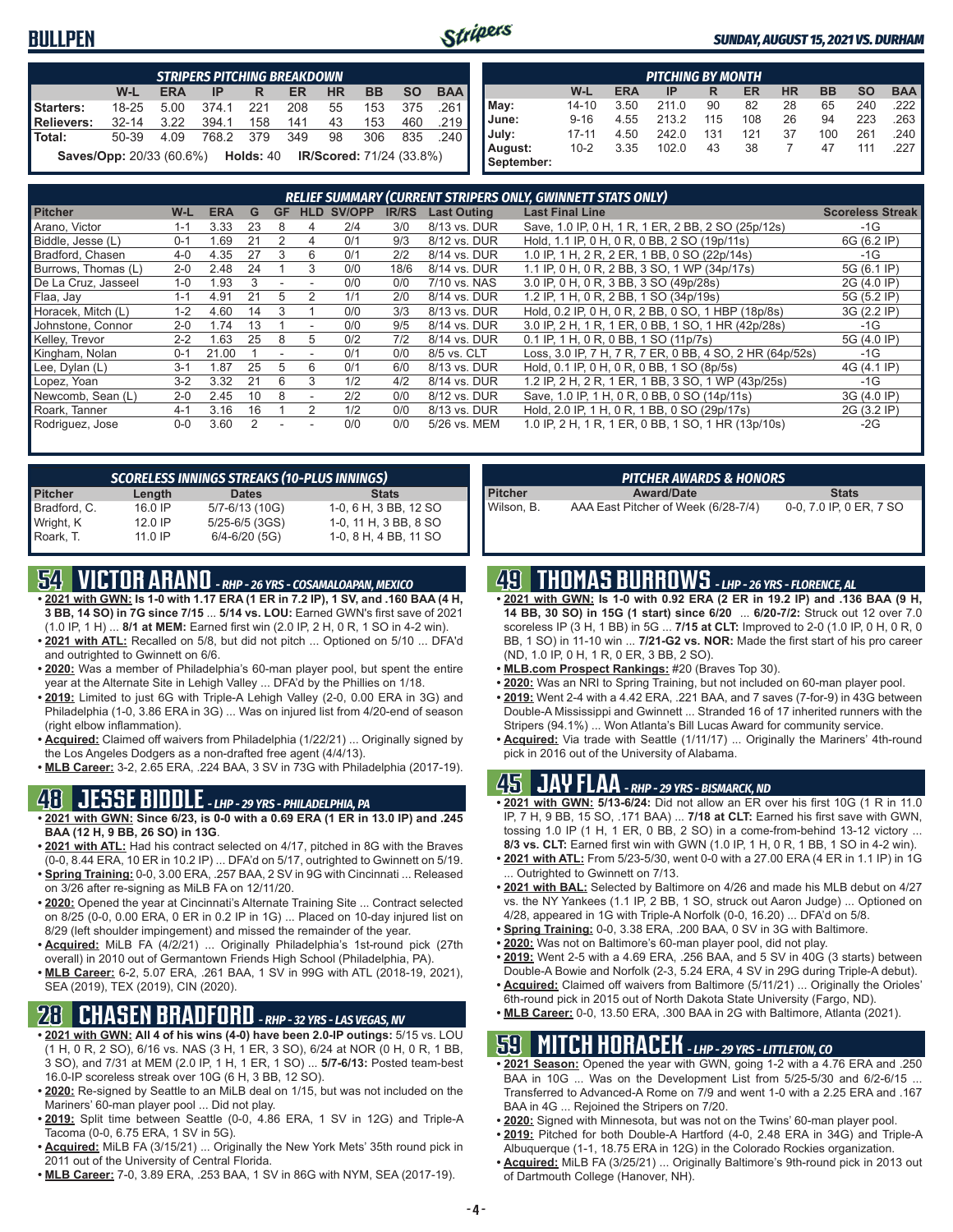## **51 CONNOR JOHNSTONE** *- RHP - 26 YRS - SAN DIEGO, CA*

- **• 2021 with GWN: Is 2-0 with 1.74 ERA and .141 BAA in 13G in relief** (1-6, 7.16 ERA, .313 BAA in 11 starts) ... **5/4-5/8:** Threw 8.0 scoreless IP over his first 2 outings, including a 5.0-inning spot start (win, 1 H, 0 BB, 5 SO) on 5/8 at CLT.
- **• Spring Training:** 0-1, 4.76 ERA, .273 BAA, 1 SV in 6G with Atlanta (NRI).
- **• 2020:** Was an NRI to Braves Spring Training, but not on 60-man player pool.
- **• 2019:** With Double-A Mississippi and Gwinnett, went 7-4 with a 4.24 ERA, .296 BAA, and 1 SV in 35G (7 starts) ... His 7 wins ranked T-8th in the Braves org.
- **• Acquired:** Braves 21st-round pick in 2017 out of Wake Forest University.
- **• Local Product:** Played baseball at Roswell High School (Roswell, GA).

## **43 TREVOR KELLEY** *- RHP - 27 YRS - PROVIDENCE, RI*

- **• 2021 with GWN: Is 2-0 with 0.00 ERA (1 R, 0 ER in 11.0 IP) and .135 BAA (5 H, 5 BB, 17 SO) over 11G since 7/11** ... **5/12-6/27:** Allowed runs in just 2 of 13G for a 1.72 ERA (3 ER in 15.2 IP, 13 H, 6 BB, 15 SO, .241 BAA).
- **• Spring Training:** Did not pitch in Chicago Cubs' MLB camp ... Released on 4/23. **• 2020:** Pitched in 4G with Philadelphia, going 0-0 with a 10.80 ERA ... Outrighted on 8/14 and spent the rest of the season at the Phillies Alternate Site.
- **• 2019:** In 52G with Triple-A Pawtucket, went 5-5 with a 1.79 ERA, .216 BAA, and 12 SV ... Was an International League Midseason and Postseason All-Star and a *Baseball America* Triple-A All-Star ... Led IL in appearances and was T-1st in saves ... Made MLB debut on 7/2 at Toronto and logged 10G with Boston (0-3, 8.64 ERA).
- **• Acquired:** MiLB FA (4/28/21) ... Originally Boston's 36th-round pick in 2015 out of the University of North Carolina at Chapel Hill.
- **• MLB Career:** 0-3, 9.26 ERA, .347 BAA, 0 SV in 14G with BOS (2019), PHI (2020).

## **58 DYLAN LEE** *- LHP - 27 YRS - DINUBA, CA*

- **• 2021 with GWN: Is 1-1 with 0.00 ERA (1 R, 0 ER in 8.2 IP) and .138 BAA (4 H, 2 BB, 9 SO) in 8G since 7/18** ... **5/4 at CLT:** Earned the win in his Stripers' debut (2.0 IP, 1 H, 1 R, 0 ER, 0 BB, 3 SO in 10-9 win in 12 innings) ... **6/11 at MEM:** Recorded his first pro hit, a double (1-for-2, R) ... **5/26-7/9:** Had a 1.65 ERA (3 ER in 16.1 IP, 9 H, 2 BB, 12 SO) and .161 BAA over 12G.
- **• Spring Training:** 0-0, 0.00 ERA, 0 SV in 2G with Miami ... Released on 3/29.
- **• 2020:** Was a non-roster invite to Marlins Spring Training, but was not on Miami's 60-man player pool ... Did not play.
- **• 2019:** Logged 45G between Double-A Jacksonville (0-3, 1.91 ERA, .176 BAA, 13 SV in 32G) and Triple-A New Orleans (1-3, 4.71 ERA, .329 BAA, 0 SV in 13G).
- **• Acquired:** MiLB FA (4/15/21) ... Originally Miami's 10th-round pick in 2016 out of Cal State Fresno.

## **55 YOAN LOPEZ** *- RHP - 28 YRS - NUEVA GERONA, CUBA*

- **• 2021 with GWN:** Has a pair of wins in extra innings, 6/9-G2 at MEM (1.0 IP, 1 H, 0 R in 3-1 win in 8 innings) and 6/18 vs. NAS (1.0 IP, 2 H, 1 R, 0 ER, 1 SO in 8-7 win in 10 innings) ... **8/11-G2 vs. DUR:** Tallied his first save with the Stripers (1.0 IP, H, 0 R, 3 BB, 2 SO), leaving bases loaded in 5-3 win.
- **• 2021 with ARI:** Began the season on Arizona's Opening Day roster ... In 2 stints, went 0-0 with a 6.57 ERA (9 ER in 12.1 IP) and 0 SV (0-for-3) in 13G ... DFA'd on 5/20, traded to Atlanta on 5/22 and optioned to Gwinnett.
- **• Spring Training:** 1-0, 4.91 ERA, .214 BAA, 0 SV in 8G with Arizona.
- **• 2020:** In 20G with Arizona, went 0-1 with a 5.95 ERA, .269 BAA, and 2 holds.
- **• 2019:** Set MLB career highs in G (70) and holds (21), going 2-7 with a 3.41 ERA, .232 BAA, and 1 SV (1-for-4) with the D-backs.
- **• Acquired:** Via trade with Arizona in exchange for CF Deivi Estrada (5/22/21) ... Originally signed by the D-backs as a NDFA out of Cuba (1/16/15).
- **• MLB Career:** 2-8, 4.25 ERA, .252 BAA, 1 SV in 113G with Arizona (2018-21).

## **34 SEAN NEWCOMB** *- LHP - 28 YRS - BROCKTON, MA*

- **• 2021 with GWN:** Has been optioned 3 times, on 5/5, 6/30, and 7/31 ... **5/6-7/3:** Struck out 8 over 3.0 scoreless IP (1 H, 1 BB) in 3G ... **7/16 at CLT:** Struck out the side in 9th for his first career save with GWN (1.0 IP, 0 H, 0 R, 1 HB) ... **8/6 vs. CLT:** Struck out 4 over 2.0 IP (2 H, 0 R) in 10th and 11th for the win in 4-3 victory ... **8/12 vs. DUR:** Finished off 6-hit shutout with 2nd save (1.0 IP, 1 H, 0 R).
- **• Gwinnett Career:** 7-4, 2.72 ERA, 2 SV, .208 BAA in 25G (14GS) since 2017.
- **• 2021 with ATL:** In 26G in relief, is 2-0 with a 5.68 ERA, .250 BAA, and 1 SV.
- **• 2020:** Made just 4 starts with the Braves (0-2, 11.20 ERA) ... Spent most of the year at the Alternate Training Site at Coolray Field.
- **• Acquired:** Via trade with the Los Angeles Angels in exchange for SS Andrelton Simmons (11/12/15) ... Originally the Angels' 1st-round pick (15th overall) in 2014 out of the University of Hartford (West Hartford, CT).
- **• MLB Career:** 24-23, 4.27 ERA, .243 BAA, 2 SV in 135G (57GS) with Atlanta (2017-21) ... In 6G during the 2018-19 Postseasons, went 1-0 with a 1.08 ERA.

## **57 TANNER ROARK** *- RHP - 34 YRS - WILMINGTON, IL*

- **• 2021 with GWN: In 9G (2 starts) since 7/4, is 3-0 with 1.53 ERA (3 ER in 17.2 IP), 1 SV, and .169 BAA (10 H, 6 BB, 19 SO)** ... **6/4-6/20:** Pitched 11.0 scoreless innings over 5G (8 H, 4 BB, 11 SO, .205 BAA) ... **7/13 at CLT:** Notched his first save since 2015 with WAS (2.0 IP, 3 H, 1 ER, 0 BB, 2 SO in 5-3 win).
- **• 2021 with ATL:** Contract selected on 6/24, but did not pitch before being optioned back to Gwinnett on 6/27.
- **• 2021 with TOR:** Was on Toronto's Opening Day roster, went 0-1 with a 6.43 ERA in 3G (1 start) ... Released by the Blue Jays on 5/3.
- **• Spring Training:** 2-1, 8.44 ERA, .295 BAA in 4 starts with Toronto.
- **• 2020:** Made 11 starts with the Blue Jays, going 2-3 with a 6.80 ERA and .309 BAA.
- **• 2019:** Went 10-10 with a 4.35 ERA and .275 BAA in 31 starts with CIN and OAK.
- **• Acquired:** MiLB FA (5/10/21) ... Originally Texas's 25th-round pick in 2008 out of the University of Illinois at Urbana-Champaign.
- **• MLB Career:** 76-68, 3.85 ERA, .254 BAA, 1 SV in 227G (184 starts) with WSH, CIN, OAK, TOR (2013-21) ... Pitched in 2014 and 2016 Postseasons with Nationals (0-1, 3.86 ERA in 3G, 1 start).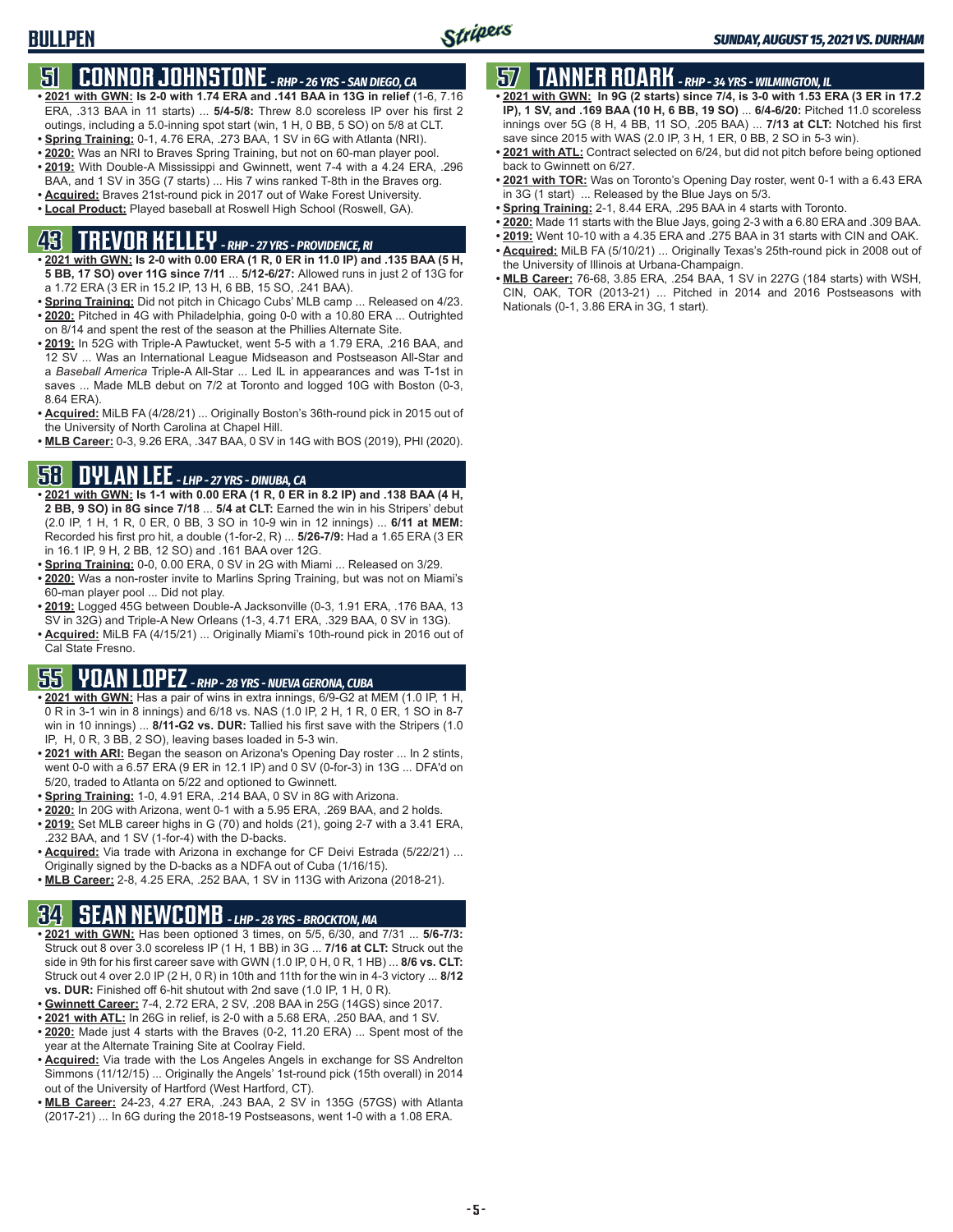| <b>OFFENSE</b> |                                                                      |                                                                 | Stripers |  |  |  |  |  |                               | <b>SUNDAY, AUGUST 15, 2021 VS. DURHAM</b> |  |  |  |     |  |  |  |  |  |  |
|----------------|----------------------------------------------------------------------|-----------------------------------------------------------------|----------|--|--|--|--|--|-------------------------------|-------------------------------------------|--|--|--|-----|--|--|--|--|--|--|
| TOTAL:         | 253, 118 HR, 769 OPS RISP:                                           | 265, 35 HR, 812 OPS RUNS/INNING: 1 2 3 4 5 6 7 8 9 X TOT        |          |  |  |  |  |  |                               |                                           |  |  |  |     |  |  |  |  |  |  |
| Vs. LHP:       | 254, 46 HR, 791 OPS RISP/20:                                         | 257, 16 HR, 791 OPS Stripers: 69 47 44 48 52 46 59 51 36 13 465 |          |  |  |  |  |  |                               |                                           |  |  |  |     |  |  |  |  |  |  |
|                | Vs. RHP: 252, 72 HR, 758 OPS LOADED: 326, 7 HR, 1.016 OPS Opponents: |                                                                 |          |  |  |  |  |  | 61 46 49 47 34 45 36 27 20 14 |                                           |  |  |  | 379 |  |  |  |  |  |  |

|            | <b>HOME RUNS</b><br><b>MULTI-GAMES</b> |                |                |                          |                |                          |                |                        |                                                     |                |                |                |
|------------|----------------------------------------|----------------|----------------|--------------------------|----------------|--------------------------|----------------|------------------------|-----------------------------------------------------|----------------|----------------|----------------|
| Player     | 1 <sub>R</sub>                         | 2R             | 3R             | GS                       | Tot.           |                          |                | Off LH Off RH Team W-L | Last HR with Gwinnett (Regular Season)              | <b>Hit</b>     | <b>RBI</b>     | <b>HR</b>      |
| Almonte    | $\overline{2}$                         |                | ۰              |                          | 3              |                          | 2              | $3-0$                  | 5/30/21 vs. MEM, 1R (RH Connor Jones)               | 8              | 5              |                |
| Arcia      | 11                                     | 5              |                | ۰                        | 16             | 7                        | 9              | $9 - 4$                | 8/11/21-G2 vs. DUR, 2R (RH Chris Ellis), 2nd of Gm. | 19             | 10             | $\overline{2}$ |
| Brugman    | $\sim$                                 |                | ٠              | $\overline{\phantom{a}}$ |                |                          | $\sim$         | $0 - 0$                |                                                     | $\sim$         | $\sim$         |                |
| Camargo    | 4                                      | 4              | 2              |                          | 10             | 5                        | 5              | $6 - 3$                | 8/4/21 vs. CLT, 3R (RH Mike Wright Jr.)             | 22             | 10             | $\mathbf{1}$   |
| Casteel    |                                        | 3              |                |                          | 4              | $\overline{2}$           | $\overline{2}$ | $3 - 1$                | 8/8/21-G2 vs. CLT, 2R (RH Jimmy Lambert)            | 6              | 6              |                |
| Contreras  | 4                                      | 3              |                | $\overline{a}$           | 8              |                          | $\overline{7}$ | $7 - 1$                | 7/29/21 at MEM, 2R (RH Angel Rondon)                | 8              | $\overline{7}$ |                |
| d'Arnaud   |                                        |                |                | $\overline{\phantom{a}}$ |                |                          |                | $0 - 0$                |                                                     |                | ٠              | ۰              |
| Demeritte  | $\overline{7}$                         | 3              |                | 3                        | 13             | 6                        | $\overline{7}$ | $12 - 1$               | 8/8/21-G2, 2R (RH Ofreidy Gomez)                    | 11             | 9              |                |
| Ervin      | 3                                      | 2              |                | $\overline{\phantom{a}}$ | 6              | $\Delta$                 | $\overline{2}$ | $4 - 2$                | 7/14/21 at CLT, 1R (LH Hunter Schryver)             | $\overline{7}$ | $\overline{7}$ | ٠              |
| Goins      | $\overline{2}$                         | $\overline{2}$ |                |                          | 4              |                          | 3              | $3 - 1$                | 8/13/21 vs. DUR, 2R (RH Calvin Faucher)             | 13             | $\overline{7}$ |                |
| Gore       |                                        |                | ۰              |                          |                |                          |                | $0 - 0$                |                                                     | 3              | $\overline{a}$ |                |
| Heredia    | $\sim$                                 |                | ۰              | ۰                        | ۰              |                          |                | $0 - 0$                |                                                     |                | ۰              |                |
| Inciarte   | $\overline{\phantom{0}}$               |                |                | $\overline{\phantom{a}}$ |                |                          |                | $0 - 0$                |                                                     | ٠              | ٠              |                |
| Jackson    | 4                                      | 4              |                | 2                        | 11             | 8                        | 3              | $5 - 2$                | 7/28/21, 1R (LH Matthew Liberatore), 2nd of Gm.     | 11             | 10             | 3              |
| Kazmar Jr. | 5                                      | $\overline{2}$ |                |                          | 8              | $\overline{2}$           | 6              | $5 - 3$                | 8/8/21-G1 vs. CLT, 1R (RH Ryan Burr)                | 6              | 6              |                |
| Kipnis     | $\overline{2}$                         | $\overline{2}$ |                | ٠                        | 5              |                          | 5              | $4 - 1$                | 7/14/21 at CLT, 1R (RH Ofreidy Gomez)               | 10             | $\overline{7}$ | $\sim$         |
| Lucroy     |                                        |                |                | ۰                        | $\overline{2}$ |                          | $\overline{2}$ | $1 - 1$                | 6/10/21 at MEM, 3R (RH Grant Black)                 | 4              | 3              | ٠              |
| Martinez   |                                        |                |                |                          |                |                          |                | $0 - 0$                |                                                     | $\overline{2}$ |                |                |
| Morales    | $\sim$                                 |                |                | ۰                        |                | $\overline{\phantom{a}}$ |                | $1 - 0$                | 5/7/21 at CLT, 3R (RH Joe De Carlo)                 |                |                | $\sim$         |
| Pache      | $\overline{7}$                         |                |                |                          | 9              | 3                        | 6              | $6 - 2$                | 8/11/21-G2 vs. DUR, 1R (RH Chris Ellis)             | 12             | $\overline{7}$ | $\overline{ }$ |
| Rosario    |                                        |                |                |                          |                |                          |                | $0 - 0$                |                                                     |                | ٠              |                |
| Sanchez    | 4                                      | $\overline{2}$ |                |                          | $\overline{ }$ | 3                        | 4              | $4 - 2$                | 8/12/21 vs. DUR, 1R (RH Tobias Myers)               | 8              | 6              | $\overline{ }$ |
| Snider     | $\overline{2}$                         |                |                | $\sim$                   | 3              |                          | 3              | $3-0$                  | 7/15/21 at CLT, 2R (RH Connor Sadzeck)              | 3              | 3              |                |
| Unroe      | $\overline{\phantom{a}}$               |                | ٠              | $\overline{\phantom{a}}$ | ٠              |                          |                | $0 - 0$                | 7/19/19 vs. ROC, 1R (RH Drew Hutchison)             | $\blacksquare$ | ٠              | ٠              |
| Waters     | 4                                      | $\overline{2}$ | $\overline{2}$ |                          | 8              | Δ                        | 4              | $4 - 3$                | 7/24/21 vs. NOR, 1R (RH Eric Hanhold)               | 18             | 6              |                |
| Total:     | 62                                     | 36             | 13             | 7                        | 118            |                          |                |                        |                                                     |                |                |                |

|                                                                                     |            |    |    |    | <b>HOME RUN VARIANTS</b>          |            |                |                   |            |            |                |                     |                | <b>PINCH HITTERS</b> |                                        |              |                |                |
|-------------------------------------------------------------------------------------|------------|----|----|----|-----------------------------------|------------|----------------|-------------------|------------|------------|----------------|---------------------|----------------|----------------------|----------------------------------------|--------------|----------------|----------------|
| Back-to-Back Homers (3x):                                                           |            |    |    |    |                                   |            |                |                   |            |            | Player         | AVG.                | AB             | н                    | 2B                                     | 3B           | <b>HR</b>      | <b>RBI</b>     |
| Almonte (GS) / Snider, 5/7 at CLT (1st Inning)                                      |            |    |    |    |                                   |            |                |                   |            |            | Almonte        | 1.000               |                |                      | $\Omega$                               |              | 0              | 2              |
| Jackson (2R) / Contreras, 7/14 at CLT (1st Inning)                                  |            |    |    |    |                                   |            |                |                   |            |            | Arcia          | $---$               | $\Omega$       | $\Omega$             | $\Omega$                               | $\Omega$     | $\Omega$       | $\Omega$       |
| Pache (1R) / Arcia (1R), 8/11-G2 vs. DUR (1st Inning)                               |            |    |    |    |                                   |            |                |                   |            |            | Casteel        | .136                | 22             | 3                    |                                        | $\Omega$     |                | 4              |
|                                                                                     |            |    |    |    |                                   |            |                |                   |            |            | Contreras      | .500                | $\overline{2}$ |                      | $\Omega$                               | $\Omega$     | $\Omega$       | 0              |
| Back-to-Back-to-Back Homers (1x):                                                   |            |    |    |    |                                   |            |                |                   |            |            | Demeritte      | .400                | 5              | $\overline{2}$       | 1                                      | $\Omega$     |                | $\overline{1}$ |
| Arcia (2R) / Camargo / Demeritte, 5/8 at CLT (6th Inning)                           |            |    |    |    |                                   |            |                |                   |            |            | Ervin          | .200                | 10             | $\overline{2}$       | $\Omega$                               | $\Omega$     |                | 3              |
|                                                                                     |            |    |    |    |                                   |            |                |                   |            |            | Goins          | .000                | $\overline{2}$ | $\Omega$             | $\overline{0}$                         | $\Omega$     | $\mathbf 0$    | 0              |
| Pinch-Hit Homers (3x):                                                              |            |    |    |    |                                   |            |                |                   |            |            | Gore           | .200                | 5              |                      | $\mathbf 0$                            | $\Omega$     | $\mathbf 0$    | $\mathbf 0$    |
| Demeritte (1R), 5/12 vs. LOU (7th Inning)<br>Casteel (2R), 6/3 vs. JAX (7th Inning) |            |    |    |    |                                   |            |                |                   |            |            | Jackson        | .000                |                | $\Omega$             | $\Omega$                               | $\Omega$     | $\mathbf 0$    | $\mathbf 0$    |
| Ervin (2R), 7/7 vs. NAS (6th Inning)                                                |            |    |    |    |                                   |            |                |                   |            |            | Kazmar Jr.     | .000                | $\overline{7}$ | $\Omega$             | $\Omega$                               | $\Omega$     | $\Omega$       | $\Omega$       |
|                                                                                     |            |    |    |    |                                   |            |                |                   |            |            | Lee            | .000                |                | $\mathbf 0$          | $\Omega$                               | $\Omega$     | 0              | 0              |
| Leadoff (Game) Homers (4x):                                                         |            |    |    |    |                                   |            |                |                   |            |            | Lucrov         | .000                | 3              | $\Omega$             | $\Omega$                               | <sup>0</sup> | $\mathbf 0$    | 0              |
| Waters (2x), 5/19 at NAS, 7/22 vs. NOR                                              |            |    |    |    |                                   |            |                |                   |            |            | <b>Morales</b> | .000                | $\overline{2}$ | $\Omega$             | $\Omega$                               | $\Omega$     | $\mathbf 0$    | $\mathbf 0$    |
| Arcia (1x), 7/3 at DUR                                                              |            |    |    |    |                                   |            |                |                   |            |            | Pache          | .000                |                | $\Omega$             | $\Omega$                               | $\Omega$     | $\mathbf 0$    | $\mathbf 0$    |
| Pache (1x), 8/8-G2 vs. CLT                                                          |            |    |    |    |                                   |            |                |                   |            |            | Sanchez        | .000                | 6              | $\Omega$             | $\Omega$                               | $\Omega$     | $\mathbf 0$    | $\Omega$       |
|                                                                                     |            |    |    |    |                                   |            |                |                   |            |            | Snider         | .077                | 13             |                      | 0                                      | $\Omega$     | $\mathbf 0$    | $\mathbf 0$    |
| Walk-Off Homers (1x):                                                               |            |    |    |    |                                   |            |                |                   |            |            | Unroe          | .000                | $\overline{4}$ | 0                    | $\Omega$                               | $\Omega$     | $\mathbf 0$    | $\mathbf 0$    |
| Arcia (Solo), 5/16 vs. LOU (9th Inning)                                             |            |    |    |    |                                   |            |                |                   |            |            | Totals:        | .129                | 85             | 11                   | $\overline{2}$                         | $\mathbf{0}$ | $\overline{3}$ | 10             |
|                                                                                     |            |    |    |    | <b>STRIPERS BATTING BY MONTH</b>  |            |                |                   |            |            |                |                     |                |                      |                                        |              |                |                |
|                                                                                     | <b>AVG</b> |    |    | 3B |                                   |            |                |                   |            |            |                |                     |                |                      | <b>HITTING STREAKS (10-PLUS GAMES)</b> |              |                |                |
|                                                                                     |            | G  | 2B |    | <b>HR</b>                         | <b>RBI</b> | <b>SB</b>      | <b>OBP</b>        | <b>SLG</b> | <b>OPS</b> | Player         | <b>Length/Dates</b> |                |                      |                                        | <b>Stats</b> |                |                |
| May:                                                                                | .254       | 24 | 43 | 2  | 36                                | 138        | 24             | .366              | .445       | .811       | Arcia          | 13G (5/4-5/18)      |                |                      | .393 (22-56), 4 2B, 7 HR, 17 R, 12 RBI |              |                |                |
| June:                                                                               | .227       | 25 | 36 | 3  | 21                                | 88         | 23             | .308              | .357       | .665       | Contreras      | 13G (7/10-7/27)     |                |                      | .385 (20-52), 5 2B, 7 HR, 14 R, 20 RBI |              |                |                |
| July:                                                                               | .271       | 28 | 52 | 2  | 47                                | 161        | 23             | .352              | .479       | .831       | Demeritte      | 10G (6/2-7/21)      |                |                      | .372 (16-43), 2 2B, 3 HR, 10 R, 8 RBI  |              |                |                |
| August:                                                                             | .260       | 12 | 14 | 3  | 14                                | 50         | $\overline{7}$ | .317              | .426       | .743       |                |                     |                |                      |                                        |              |                |                |
| September:                                                                          |            |    |    |    |                                   |            |                |                   |            |            |                |                     |                |                      |                                        |              |                |                |
|                                                                                     |            |    |    |    |                                   |            |                |                   |            |            |                |                     |                |                      | <b>ON-BASE STREAKS (15-PLUS GAMES)</b> |              |                |                |
|                                                                                     |            |    |    |    | <b>HITTER AWARDS &amp; HONORS</b> |            |                |                   |            |            | Player         | <b>Length/Dates</b> |                |                      |                                        | <b>Stats</b> |                |                |
| <b>DIAVAR</b>                                                                       |            |    | A  |    |                                   |            |                | $C_{\text{data}}$ |            |            |                |                     |                |                      |                                        |              |                |                |

| <b>HITTER AWARDS &amp; HONORS</b> |                                        |                          |  |  |  |  |  |  |
|-----------------------------------|----------------------------------------|--------------------------|--|--|--|--|--|--|
| <b>Player</b>                     | <b>Award/Date</b>                      | <b>Stats</b>             |  |  |  |  |  |  |
| Waters                            | Sirius XM All-Star Futures Game (7/11) | Game: 1-1, BB            |  |  |  |  |  |  |
| Contreras                         | AAA East Player of Week (7/13-18)      | .462, 3 2B, 3 HR, 12 RBI |  |  |  |  |  |  |

| UN-BASE STREAKS (15-PLUS GAMES) |                                      |                                                                                       |  |  |  |  |  |
|---------------------------------|--------------------------------------|---------------------------------------------------------------------------------------|--|--|--|--|--|
| <b>Plaver</b>                   | Length/Dates                         | <b>Stats</b>                                                                          |  |  |  |  |  |
| Camargo<br>Camargo              | 20G (7/22-Current)<br>18G (6/18-7/8) | .347 (26-75), 4 2B, 2 3B, 2 HR, 14 RBI, 6 BB<br>.303 (20-66), 6 2B, 2 HR, 7 RBI, 7 BB |  |  |  |  |  |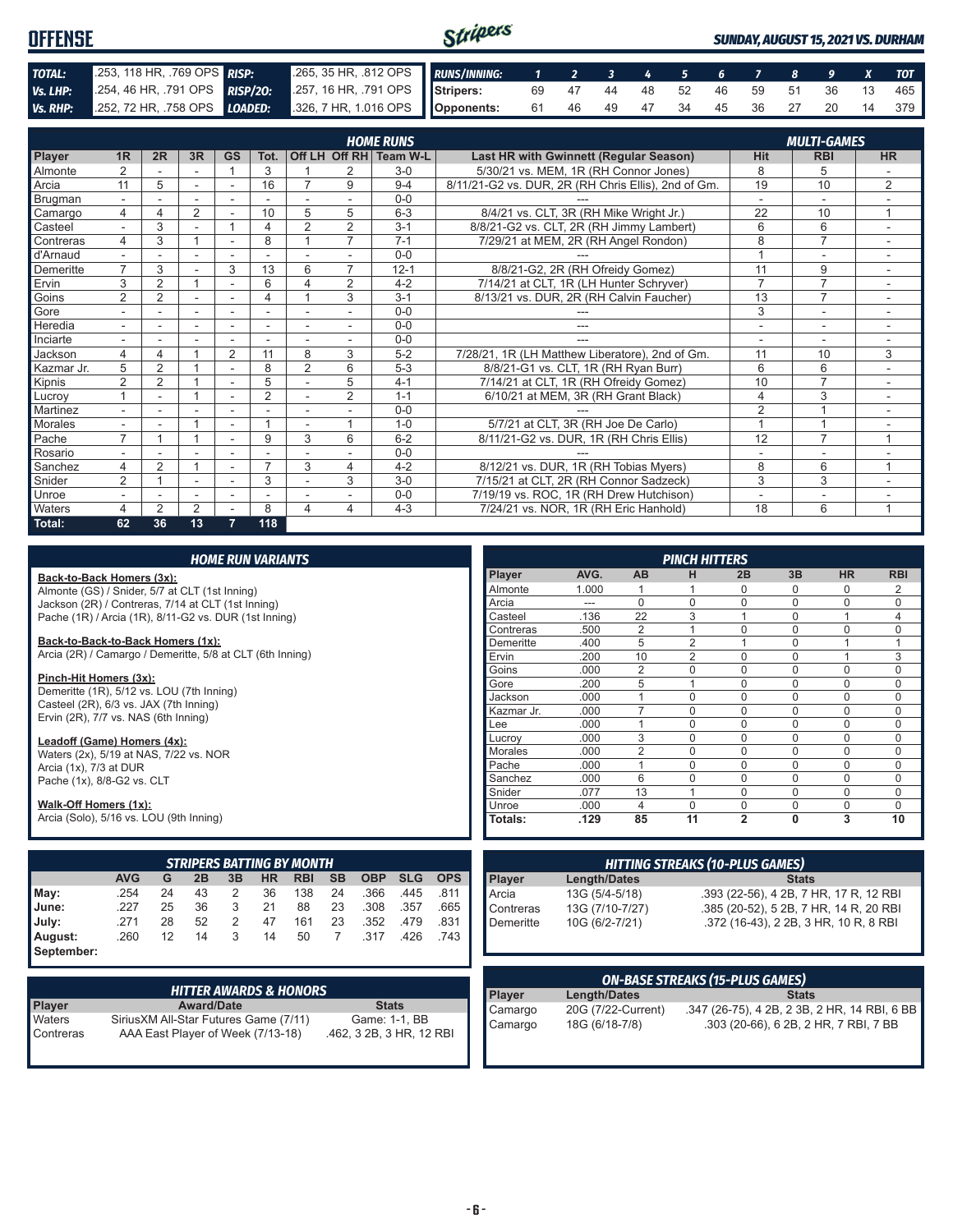### **BATTER BIOS**

## **13 ORLANDO ARCIA** *- SS - 27 YRS - ANACO, VENEZUELA*

*SEASON WITH GWN:*.296, 16 HR, 35 RBI, 5 SB, .914 OPS *HIT STREAK:* 1G (1-4) *8/14 vs. DUR:*1-4, 2B *SERIES:* .167 (3-18), 2B, 2 HR, 3 RBI

- **• Leaderboard:** Entering 8/15, ranks among Triple-A East top 10 in SLG (7th, .547), AVG (8th, .296), OPS (9th, .914), R (9th, 47), TB (10th, 133), HR (T-10th, 16).
- **• 2021 with GWN: Has reached base safely in 55 of 62G (88.7%)** ... **5/4-5/18:**  Hit safely in first 13G (.393, 7 HR, 17 R, 12 RBI, 2 SB, 1.301 OPS) ... **5/9 at CLT:** Tied GWN's single-game HR record (3-for-4, 3 HR, 4 R, 4 RBI) ... **5/16 vs. LOU:** Blasted walk-off solo HR (#7) in 9th ... **6/18 vs. NAS:** Went 3-for-5 with 3 XBH, including game-tying double in 10th, scored walk-off run ... **6/5-6/23:** Posted 14G on-base streak (.333, 17-for-51, 4 2B, 3 HR, 11 R, 8 RBI, 6 BB) ... **8/11 vs. DUR:** Tallied 2nd multi-HR game of the year in G2 of DH (2-for-3, 2 HR, 3 RBI).
- **• 2021 with ATL:** Recalled on 7/4 ... Hit .204 (10-for-49, 1 2B, 2 HR, 5 R, 9 RBI) in 17G ... Optioned back to Gwinnett on 7/31.
- **• 2021 with MIL:** Was on Milwaukee's Opening Day roster and batted .091 (1-for-11, 1 RBI) in 4G before being traded to Atlanta on 4/6 (sent to Alternate Site).
- **• 2020:** Spent 59 games with the Brewers, batting .260 (10 2B, 1 3B, 5 HR, 22 R, 20 RBI, 2 SB) ... Played in 2 Postseason games (.143, 1-for-7, 1 HR, 2 RBI).
- **• Acquired:** Via trade with Milwaukee in exchange for RHP Chad Sobotka and RHP Patrick Weigel (4/6/21) ... Originally signed by Milwaukee as a NDFA (10/22/10).
- **• MLB Career:** .242, 70 2B, 7 3B, 44 HR, 189 RBI, 40 SB in 559G with MIL, ATL (2016-21) ... Played in the Postseason from 2018-20 (.295, 4 HR, 6 RBI in 13G).

### **17 JOHAN CAMARGO** *- INF - 27 YRS - PANAMA CITY, PANAMA*

*SEASON WITH GWN:*.323, 10 HR, 40 RBI, 0 SB, .926 OPS *HIT STREAK:* 9G (11-33)

*8/14 vs. DUR:* 1-4 *SERIES:* .412 (7-17), 2B, 3B

- **• Leaderboard: Entering 8/15, leads Triple-A East in batting (.323)** ... Also ranks among league's top 10 in R (T-3rd, 54), OBP (4th, .401), H (T-4th, 85), OPS (6th, .926), and TB (8th, 138).
- **• 2021 with GWN: Riding team-best 20G on-base streak since 7/22 (.347, 26 for-75, 4 2B, 2 3B, 2 HR, 14 R, 14 RBI, 6 BB, .924 OPS)** ... **5/8 at CLT:** Notched first career multi-HR game (2-for-4, 2 HR, 2 RBI) ... **6/5 vs. JAX:** Started 5-4-3 triple play, GWN's first since 5/28/19 at TOL ... **6/18-7/8:** Posted 18G on-base streak (.303, 20-for-66, 6 2B, 2 HR, 9 R, 7 RBI, 7 BB) ... **7/18 at CLT:** Hit a 2-out, 2-run HR (#8) in 9th for a 12-11 lead (GWN had trailed 11-3) ... **7/30 at MEM:** Tallied season-high 4 RBI (2-for-4, 2B, HR #9) in 8-7 win.
- **• Gwinnett Career:** Has hits in 96 of 125G (76.8%) since 2017, batting .333 (161 for-483, 34 2B, 4 3B, 19 HR, 87 R, 82 RBI, 1 SB, .936 OPS).
- **• 2021 with ATL:** In 6 stints with the Braves, batting .000 (0-for-16, 1 R) in 15G.
- **• 2020:** Made Braves' Opening Day roster and batted .200 (8 2B, 4 HR, 16 R, 9 RBI) in 35G ... Added to the NLCS roster in place of injured Adam Duvall prior to Game 2 and played in 4G (.250, 2-for-8, 1 2B, 1 RBI).
- **• Acquired:** NDFA (7/2/10) out of Panama City, Panama.
- **• MLB Career:** .257, 68 2B, 4 3B, 34 HR, 144 RBI, 2 SB in 364G with Atlanta (2017- 21) ... Played in 2018 and 2020 Postseasons (.087, 1 2B, 1 RBI in 8G).

## **9 RYAN CASTEEL** *- 1B/C - 30 YRS - CHATTANOOGA, TN*

*SEASON WITH GWN:*.236, 4 HR, 19 RBI, 0 SB, .725 OPS *HIT STREAK:* 1G (1-3) *8/14 vs. DUR:*DNP *SERIES:* .--- (0-0)

- **• 2021 with GWN: 5/15-5/18:** Had 6 RBI in 3G span, including 5/15 vs. LOU (1 for-2, GW 3-run 2B, 3 RBI) and 5/16 vs. LOU (1-for-3, HR, 2 RBI) ... **6/2 vs. JAX:** Notched pinch-hit 2-run double ... **6/3 vs. JAX:** Hit pinch-hit 2-run HR (#2) ... **6/24 at NOR:** Crushed game-winning grand slam (#3) in 6-2 victory (1-for-4, 4 RBI), his 2nd career slam (first since 7/20/13 with Adv-A Modesto) ... **8/8-G2 vs. CLT:** Homered for the first time since 6/24 (#4), a decisive 2-run shot in 8-2 victory. **• 2020:** Was not on the Braves' 60-man player pool ... Did not play.
- 
- **• 2019:** Played 118G with Double-A Mississippi, batting .263 (21 2B, 2 3B, 21 HR, 73 RBI, .811 OPS) ... Ranked 2nd in the Southern League in homers and RBI, 3rd in slugging (.477) ... Was his 2nd career 20-homer season (hit 22 in 2013).
- **• Acquired:** MiLB FA (3/14/21) ... Originally Colorado's 17th-round pick in 2010 out of Cleveland State Community College (Cleveland, TN).

### **24 WILLIAM CONTRERAS** *- C - 23 YRS - PUERTO CABELLO, VZ*

*SEASON WITH GWN:*.336, 8 HR, 27 RBI, 0 SB, 1.019 OPS *HIT STREAK:* 2G (2-7)

*8/14 vs. DUR:* 1-4 *SERIES:* .250 (4-16)

- **• 2021 with GWN: Has hits in 25 of 30G (83.3%)** ... **Since 7/8, ranks among Triple-A East top 10 in RBI (T-1st, 27), SLG (4th, .626), HR (T-5th, 8), AVG (6th, .336), OPS (6th, 1.019), TB (6th, 67), R (T-7th, 23), H (T-8th, 36), XBH (T-10th, 15)** ... **7/13-7/18:** Named Triple-A East Player of the Week (.462, 12-for-26, 3 2B, 3 HR, 7 R, 12 RBI, 1.440 OPS) ... **7/10-7/27:** Posted a 13G hitting streak, tied for GWN's longest this year (.385, 20-for-52, 5 2B, 7 HR, 14 R, 20 RBI, 1.333 OPS). **• 2021 with ATL:** On the Braves' Opening Day roster ... Hit .204 (3 2B, 1 3B, 7 HR,
- 16 R, 21 RBI, .666 OPS) in 44G through 7/6 ... Optioned on 7/7.
- **• 2020:** Spent most of the year at the Alternate Training Site at Coolray Field ... Recalled by Atlanta for MLB debut on 7/24 ... Hit .400 (4-for-10, 1 2B, 1 RBI) in 4G.
- **• Bloodlines:** Older brother is Chicago Cubs' C Willson Contreras.
- **• Acquired:** NDFA (2/1/15) out of Puerto Cabello, Venezuela.
- **• MLB Career:** .217, 4 2B, 1 3B, 7 HR, 22 RBI, 0 SB in 48G with Atlanta (2020-21).

## **12 TRAVIS DEMERITTE** *- OF - 26 YRS - NEW YORK, NY*

*SEASON WITH GWN:*.295, 13 HR, 37 RBI, 5 SB, 1.014 OPS *HIT STREAK:* 3G (3-11) *8/14 vs. DUR:*DNP *SERIES:* .250 (1-4), RBI

- **• 2021 with GWN: 5/4 at CLT:** Tallied 5 RBI (3-for-6, HR) to set GWN Opening Night record ... **6/2-7/21:** Posted 10G hitting streak (.372, 16-for-43, 2 2B, 3 HR, 10 R, 8 RBI, 1.041 OPS) ... **6/10-7/10:** Was on the Injured List ... **7/13-8/3:** In first 16G since returning from the IL, hit .322 (19-for-59, 2 2B, 6 HR, 15 R, 19 RBI, 4 SB, 1.064 OPS) ... **7/17-7/25:** Hit 3 grand slams in 7G span (7/17 at CLT, 7/23 vs. NOR, 7/25 vs. NOR), raising his career total to 6 (4 with GWN) ... **7/18 at CLT:** Notched season-high 4 hits (4-for-5, 3 R, 2 RBI, SB) ... **7/27 at MEM:** Homered for 3rd straight game, GW solo blast (#12) in 1-0 win.
- **• Gwinnett Career:** In 144G since 2019, batting .289 (143-for-495, 39 2B, 2 3B, 33 HR, 102 R, 110 RBI, 9 SB, .966 OPS) with the Stripers.
- **• 2020:** Hit .172 with 1 2B, 4 RBI in 18G with Detroit ... DFA'd on 2/5/21.
- **• 2019:** Made his Triple-A debut with Gwinnett and was an IL All-Star (.286, 20 HR, 73 RBI, .944 OPS in 96G) ... Has 1 of the 9 20-HR seasons in GWN history ... Traded to Detroit on 7/31, made his MLB debut (.225, 3 HR, 10 RBI in 48G).
- **• Acquired:** Off Waivers from Detroit (2/12/21) ... Originally Texas' 1st-round pick (30th overall) in 2013 out of Winder-Barrow High School (Winder, GA).
- **• MLB Career:** .217, 8 2B, 2 3B, 3 HR, 14 RBI, 3 SB with Detroit (2019-20).

## **18 PHILLIP ERVIN** *- OF - 29 YRS - MOBILE, AL*

| <b>SEASON WITH GWN:</b> .198. 6 HR. 24 RBI. 11 SB. .636 OPS | <b>HIT STREAK:</b> $-3G(0-7)$ |
|-------------------------------------------------------------|-------------------------------|
| 8/14 vs. DUR: 0-3                                           | <b>SERIES:</b> .111 (1-9), 2B |
|                                                             |                               |

- **• 2021 with GWN: 6/2 vs. JAX:** Hit decisive 3-run HR (#1) and tallied season-high 4 RBI (1-for-4, R) ... **6/13 at MEM:** Belted game-tying 2-run HR (#2) with 2 outs in the 9th of an eventual 7-6 loss (1-for-3, 1 R, 2 RBI) ... **7/7 vs. NAS:** Clubbed game-tying 2-run pinch-hit HR (#5, 1-for-1, 2 RBI) ... **8/1 at MEM:** Lined GWRBI single with 2 outs in 9th inning in 4-2 win (1-for-2, RBI).
- **• 2020:** Between Cincinnati and Seattle, hit .149 with 3 2B, 4 RBI, 1 SB in 37G ... DFA'd by the Reds (8/28), Mariners (12/16), and Chicago Cubs (2/20/21).
- **• Acquired:** Off waivers from the Chicago Cubs (2/22/21) ... Originally Cincinnati's 1st-round pick (27th overall) in 2013 out of Samford University (Homewood, AL).
- **• MLB Career:** .247, 26 2B, 8 3B, 17 HR, 68 RBI, 15 SB in 237G with CIN, SEA (2017-20) ... Talled 7 of his 8 career triples in 2019 (ranked 7th in NL).

## **8 RYAN GOINS** *- INF - 33 YRS - TEMPLE, TX*

*SEASON WITH GWN:*.261, 4 HR, 30 RBI, 2 SB, .712 OPS *HIT STREAK:* 2G (3-7)

- *8/14 vs. DUR:*1-3, RBI *SERIES:* .357 (5-14), 2 HR, 4 RBI
- **• 2021 with GWN: Since returning from the Olympics on 8/6, batting .300 (6 for-20, 2 HR, 4 R, 5 RBI, .886 OPS) in 7G** ... **5/4 at CLT:** Hit Gwinnett's first HR of the season (solo, 2-for-5, RBI) ... **5/12 vs. LOU:** Set season highs for hits (3-for-4) and RBI (3) ... **6/18-6/29:** Posted season-best 8G hitting streak (.400, 10-for-25, 1 2B, 3 R, 6 RBI) ... **7/4 at DUR:** Homered for the first time since Opening Night (2-run, #2, 1-for-4, 2 RBI) ... **8/13 vs. DUR:** Clubbed 2-run HR (#4) in 8th inning for decisive runs in 6-4 victory (2-for-4, 2 R, 2 RBI).
- **• Tokyo Olympics:** Was on GWN's Temporary Inactive List while playing for Mexico in this year's Olympics ... Hit .250 (1-for-4, R, RBI) in 2G (MEX went 0-3).
- **• Triple-A Career:** Has played for BUF (2013-16), LHV (2018), CLT (2019), and GWN (2021) ... Was teammates with MGR Matt Tuiasosopo in 2014 with BUF.
- **• 2020:** Played in 14G with the Chicago White Sox, batting .000 (0-for-9, 4 R) ... Spent most of the year at the Alternate Training Site in Schaumburg, IL.
- **• Acquired:** MiLB FA (2/25/21) ... Originally Toronto's 4th-round pick in 2009 out of Dallas Baptist University (Dallas, TX).
- **• MLB Career:** .228, 71 2B, 12 3B, 22 HR, 158 RBI in 555G with TOR, KC, CWS (2013-20) ... Played for TOR in 2015-16 Postseasons (.146, 1 HR, 5 RBI in 14G).

### **5 TERRANCE GORE** *- OF - 30 YRS - MACON, GA*

*SEASON WITH GWN:*.286, 0 HR, 0 RBI, 14 SB, .828 OPS *HIT STREAK:* 2G (2-5) *8/14 vs. DUR:*DNP *SERIES:* .333 (1-3), 2B

- **• 2021 with GWN: In 10G without a PH/PR appearance, is batting .296 (8-for-27, 3 3B, 7 R)** ... Is 14-for-16 (87.5%) in stolen base attempts over 33G, has a pair of 2-steal games (5/18 at NAS, 6/18 vs. NAS) ... **6/9-G2 at MEM:** Stole 3rd and scored winning run in 8th inning of 3-1 victory ... **7/10 vs. NAS:** Notched seasonhigh 3 hits (3-for-3, 2B, R).
- **• 2020:** Logged 2G in his lone season with the Los Angeles Dodgers (0 PA).
- **• Acquired:** MiLB FA (2/18/21) ... Originally Kansas City's 20th-round pick in 2011 out of Gulf Coast Community College (Panama City, FL).
- **• MLB Career:** .224, 2 2B, 1 3B, 0 HR, 1 RBI, 40 SB in 102G with KC, CHC, LAD (2014-20) ... Played in the Postseason with KC (2014-15) and CHC (2018), going 0-for-2 with 3 R, 5 SB ... Won World Series with the Royals in 2015.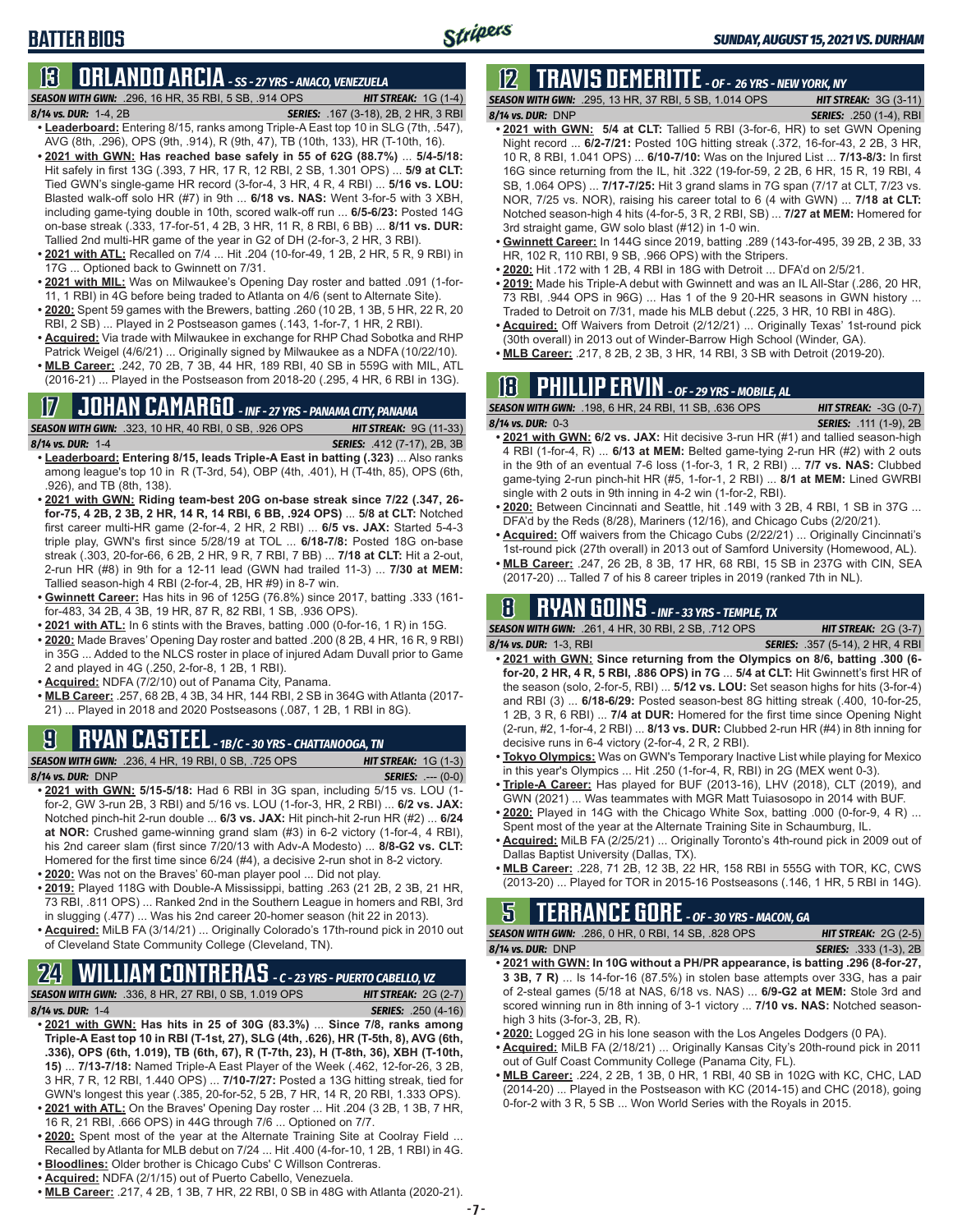### **BATTER BIOS**

#### **4 SEAN KAZMAR JR.** *- INF - 37 YRS - VALDOSTA, GA*

*SEASON WITH GWN:*.218, 8 HR, 24 RBI, 3 SB, .660 OPS *HIT STREAK:* 4G (4-13) *8/14 vs. DUR:*DNP *SERIES:* .333 (2-6), 2 RBI

- **• Hits Record: On 7/31 at MEM, passed Larry Whisenton (657) for the Atlanta Braves Triple-A career hits record with his 658th (single, 1-for-4)**. **• Gwinnett Career:** Batting .265 (661-for-2498, 134 2B, 12 3B, 45 HR, 301 R, 294
- RBI, 26 SB) in 727G over 8 seasons ... Leads in career G, AB, H, TB (954), 2B, R, RBI ... Ranks 2nd in career 3B (12) ... Ranks 3rd in career HR (45).
- **• 2021 with GWN: 5/25 vs. MEM:** Lined a walk-off single in the 9th for a 2-1 win, his first career walk-off RBI with GWN ... **7/8-G1 vs. NAS:** Passed Joey Terdoslavich for 3rd on GWN career HR list (#42, 1-for-3, 2 RBI) ... **7/22 vs. NOR:** Passed Damon Hollins for 2nd on ATL Triple-A hits list (#649, 2-for-3, HR, 2 RBI) ... **7/28 at MEM:** Notched his 999th and 1,000th career Triple-A hits (2-for-5, R).
- **• 2021 with ATL:** Contract selected on 4/17, has spent 2 stints with Atlanta (4/17- 4/23, 5/4-5/7), going 0-for-2 ... Pinch hit on 4/17 at the Chicago Cubs, marking his first MLB appearance in 4,589 days since 9/23/08 with San Diego ... The last player with a bigger gap between MLB appearances was Ralph Winegarner (13 years, 14 days between 6/23/36 with CLE and 7/7/49 with STL).
- **• Acquired:** MiLB FA (12/7/20) ... Originally San Diego's 5th-round pick in 2004 out of the College of Southern Nevada.
- **• MLB Career:** .195, 1 2B, 0 3B, 0 HR, 2 RBI in 22G with San Diego (2008) and Atlanta (2021).

## **22 JASON KIPNIS** *- INF - 34 YRS - NORTHBROOK, IL*

*SEASON WITH GWN:*.260, 5 HR, 19 RBI, 0 SB, .808 OPS *HIT STREAK:* -3G (0-5) *8/14 vs. DUR:*0-3 *SERIES:* .000 (0-4)

- **• 2021 with GWN: 5/28 vs. MEM:** Belted decisive 3-run HR (#1, 2-for-3, 3 RBI) ... **6/16 at NAS:** Hit game-winning HR (#2), a 2-run shot (2-for-4,, 2 RBI) ... **7/6-7/16:** Had 5 multi-hit efforts in 9G, batting .350 (14-for-40, 3 2B, 1 3B, 2 HR, 8 R, 10 RBI, .991 OPS) ... **7/14 at CLT:** Fell triple shy of the cycle (3-for-5, 2B, HR, 3 R, 2 RBI) **• 2020:** In his lone season with the Chicago Cubs, hit .237 (8 2B, 1 3B, 3 HR, 16
- RBI, 1 SB) in 44G ... Played in 2G during the Postseason (0-for-3, 1 BB, 1 SO) ... Elected Free Agency on 10/28.
- **• Acquired:** MiLB FA (3/29/21) ... Originally Cleveland's 2nd-round pick in 2009 out of Arizona State University (Tempe, AZ).
- **• MLB Career:** .260, 260 2B, 24 3B, 126 HR, 545 RBI, 136 SB in 1,165G with CLE, CHC (2011-20) ... Was 2-time AL All-Star with the Indians (2013, 2015) ... Hit .192 (3 2B, 1 3B, 4 HR, 9 RBI) in 26G during the Postseason with CLE (2013, 2016-18) and CHC (2020).

## **20 JONATHAN MORALES** *- C - 26 YRS - ARROYO, PUERTO RICO*

*SEASON WITH GWN:*.133, 1 HR, 8 RBI, 0 SB, .330 OPS *HIT STREAK:* -1G (0-3)

*8/14 vs. DUR:*DNP *SERIES:* .000 (0-3)

- **• 2021 with GWN: 5/7 at CLT:** Tied his single-game career high with 5 RBI, going 2-for-6 with a 3-run HR (#1) in the 9th ... **8/6 vs. CLT:** Hit a 2-out walk-off single in 11th inning for 4-3 win (2nd career walk-off with GWN, last on 7/21/18 vs. PAW).
- **• 2020:** Spent entire year at Braves Alternate Training Site in Gwinnett (no MLB debut) ... Played for Caguas of the Puerto Rican Winter League (.394, 3 HR, 9 RBI in 13G), earning PWL Postseason All-Star honors.
- **• 2019:** Hit .240 (13 2B, 2 HR, 27 R, 25 RBI) in 80G between Double-A Mississippi and Gwinnett ... Logged 1 game during the IL Playoffs (0-for-1, BB).
- **• Acquired:** Braves' 25th-round pick in 2015 out of Miami-Dade CC.

## **15 CRISTIAN PACHE** *- OF - 22 YRS - SANTO DOMINGO CENTRO, D.R.*

*SEASON WITH GWN:*.258, 9 HR, 31 RBI, 6 SB, .781 OPS *HIT STREAK:* 2G (3-8) *8/14 vs. DUR:* 1-4 *SERIES:* .412 (7-17), 2 2B, 2 HR, 6 RBI, SB

- **• MLB.com Prospect Ranks:** #1 (Braves Top 30), #8 (Top 100).
- **• 2021 with GWN: In 11G since 8/1, hitting .359 (14-for-39, 4 2B, 3 HR, 9 R, 9 RBI, 2 SB, 1.111 OPS)** ... **5/29-6/1:** Assigned to rehab (right hamstring inflammation), played 1G before being activated/optioned on 6/2 ... **6/5 vs. JAX:** Went 3-for-6 with 2 doubles, including game-tying 2-run double in 9th ... **6/10 at MEM:** Tallied his first career multi-HR game (3-for-5, 2 HR, 3 R, 4 RBI) ... **6/30 at DUR:** Notched last-at-bat GWRBI single in 9th for 2-1 win (2-for-3, 2B, RBI) ... **7/21 vs. NOR:** Homered in both games of a DH (#3-4, 2-for-6, 2 R, 2 RBI) ... **7/8-7/28:** Hit .286 (18-for-63, 1 2B, 4 HR, 16 R, 11 RBI, 3 SB, .858 OPS) in 17G ... **8/11 vs. DUR:** Went 4-for-6 with 5 RBI in a DH sweep, tallying 2 HR (#8-9) and delivering a 2-out walk-off single in G1 (won 4-3).
- **• 2021 with ATL:** On Atlanta's Opening Day roster for the first time ... Hit .111 (3 2B, 1 HR, 6 R, 4 RBI) in 22G ... Placed on IL twice, on 4/14 and 5/14 ... Was at the Alternate Training Site from 4/24-4/30.
- **• 2020:** Spent most of the year at the Alternate Training Site ... Made his MLB debut on 8/21 vs. Philadelphia (1-for-4) ... Played just 2G during regular season (.250) ... Also made MLB Postseason debut (.182, 1 2B, 1 HR, 4 R, 4 RBI in 12G).
- **• 2019:** Between Mississippi (104G) and Gwinnett (26G), hit .277 (36 2B, 9 3B, 12 HR, 63 R, 61 RBI, 8 SB, .802 OPS) in 130G ... Named a Southern League Postseason All-Star and MLB All-Star Futures Game participant.
- **• Acquired:** NDFA (7/4/15) out of Santo Domingo Centro, D.R.
- **• MLB Career:** .119, 3 2B, 0 3B, 1 HR, 4 RBI, 0 SB in 24G with Atlanta (2020-21).

#### **7 EDDIE ROSARIO** *- OF - 29 YRS - GUAYAMA, PUERTO RICO SEASON WITH GWN:*.077, 0 HR, 1 RBI, 0 SB, .154 OPS *HIT STREAK:* -2G (0-7)

- *8/14 vs. DUR:* 0-4 *SERIES:* .077 (1-13), RBI **• MLB Rehab:** Assigned to Gwinnett by Atlanta on 8/9 ... Has been on the CLE/ ATL 10-day injured list since 7/7 (right abdominal strain) ... This rehab assignment marks his Braves organization debut.
- **• 2021 with CLE:** Signed a MLB free agent deal on 2/4 ... Played 78G with the Indians, batting .254 (72-for-283, 15 2B, 1 3B, 7 HR, 29 R, 46 RBI, 9 SB).
- **• 2020:** In his final season with Minnesota, hit .257 (54-for-210, 7 2B, 13 HR, 31 R, 42 RBI, 3 SB) in 57G ... Played in 2G during the AL Wild Card Series vs. Houston, batting .000 (0-for-7, 1 SO).
- **• 2019:** Set MLB career highs in HR (32), R (91), RBI (109), TB (281), batting .276 with an .800 OPS in 137G with Minnesota ... Finished 18th in AL MVP voting.
- **• Acquired:** Via trade with Cleveland in exchange for INF Pablo Sandoval (7/30/21) Originally Minnesota's 4th-round pick in 2010 (Rafael Lopez Landron HS, P.R.).
- **• MLB Career:** .275, 149 2B, 23 3B, 126 HR, 434 RBI, 48 SB in 775G with Minnesota (2015-20) and Cleveland (2021) ... Played in the MLB Postseason with the Twins in 2017, 2019, and 2020 (.217, 1 2B, 2 HR, 2 R, 3 RBI in 6G).

## **2 YOLMER SANCHEZ** *- INF - 29 YRS - MARACAY, VENEZUELA*

#### *SEASON WITH GWN:*.203, 7 HR, 25 RBI, 4 SB, .624 OPS *HIT STREAK:* 1G (1-1)

- *8/14 vs. DUR:*Def. Replacement, 1-1 *SERIES:* .300 (3-10), HR, RBI **• 2021 with GWN: 5/7 at CLT:** Went 3-for-5 (3 R, 3 RBI) with GWN's first triple of the year ... **6/9-G2 at MEM:** Stole home as part of a double-steal with Drew Waters, scored tying run in 3-1 win (1-for-2, R, SB) ... **7/28 at MEM:** Hit a game-tying 2-run HR (#3) with 2 outs in 9th of 8-7 loss ... **7/30 at MEM:** Recorded 2nd career multi-HR game (1st since 5/2/15, CLT vs. SWB), hitting 2 solo shots (#4-5) including GW blast in 8th for 8-7 win (2-for-3, 3 R, 2 RBI) ... **7/22-8/12:** Homered 6 times (#2-7) in 17G, batting .267 (16-for-60, 11 R, 12 RBI, .895 OPS).
- **• 2020:** Played 11G with the Chicago White Sox, batting .313 (3 2B, 1 HR, 1 RBI, 1.164 OPS) ... Made his MLB Postseason debut in the ALWCS (1G, no at-bat).
- **• Acquired:** MiLB FA (3/31/21) ... Originally a NDFA with Chi. White Sox (5/29/09).
- **• MLB Career:** .245, 113 2B, 24 3B, 32 HR, 215 RBI, 30 SB in 657G with the Chi. White Sox (2014-20) ... Won an AL Gold Glove in 2019 (.987 FPCT at 2B).

## **26 TRAVIS SNIDER** *- OF/INF - 33 YRS - KIRKLAND, WA*

| <b>SEASON WITH GWN: .181, 3 HR, 10 RBI, 2 SB, .628 OPS</b>                         | <b>HIT STREAK:</b> $1G(1-2)$  |
|------------------------------------------------------------------------------------|-------------------------------|
| 8/14 vs. DUR: DNP                                                                  | <b>SERIES:</b> .500 (1-2), SB |
| • 2021 with GWN: 6/18 vs. NAS: Homered for the first time since 5/7 at CLT, a solo |                               |
| $h \sim h^{-1}$ (40) as not of C win semployed in 0.7 $\ldots$ (4 for 0.0.0.00)    | $714E - 40E$                  |

- shot (#2) as part of 6-run comeback in 8-7 win (1-for-3, 2 RBI) ... **7/15 at CLT:** Blasted go-ahead 2-run HR (#3) in 8th of 11-10 win (1-for-4, 2 RBI) ... **7/31 at MEM:** Delivered GW 2-run double in 2-1 win (1-for-4, 2 RBI).
- **• 2020:** Signed by Miami on 7/24 and reported to the Marlins' Alternate Training Site in Jupiter, FL, but was released on 8/27 and did not reach the Majors.
- **• 2019:** Played for Triple-A Reno in Arizona's system (.294, 22 2B, 4 3B, 11 HR, 41 RBI, 3 SB, .899 OPS in 93G).
- **• Acquired:** MiLB FA (2/26/21) ... Originally Toronto's 1st-round pick (14th overall) in 2006 out of Henry M. Jackson High School (Mill Creek, WA).
- **• MLB Career:** .244, 100 2B, 7 3B, 54 HR, 212 RBI, 22 SB in 630G with TOR, PIT, BAL (2008-15) ... Played for PIT in Postseason from 2013-15 (1-for-4 in 3G).

## **11 Drew WATERS** *- OF - 22 YRS - ATLANTA, GA*

*SEASON WITH GWN:*.255, 8 HR, 28 RBI, 20 SB, .764 OPS *HIT STREAK:* 1G (1-2) *8/14 vs. DUR:*1-2, R, BB *SERIES:* .250 (3-12), RBI, SB

- **• Leaderboard:** Entering 8/15, ranks among Triple-A East top 10 in SB (T-4th, 20) and R (T-5th, 51).
- **• MLB.com Prospect Ranks:** #2 (Braves Top 30), #22 (Top 100 Prospects).
- **• 2021 with GWN: 5/15-6/10:** Hit .316 (25-for-79, 4 2B, 3 HR, 16 R, 9 RBI, 6 SB, .906 OPS) in 21G ... **5/18 at NAS:** Recorded first career multi-HR game (3-for-5, 2 HR, 3 RBI) and became the first GWN player to homer from both sides of the plate since Mel Rojas Jr. (7/7/16 at CLT) ... **5/19 at NAS:** Fell a triple shy of the cycle in first 4-hit game at Triple-A (4-for-5, 2B, HR, 2 R, 2 RBI, 2 SB) ... **6/9-G2 at MEM:** Lined RBI single in 8th (2-for-3, R, RBI) for last-at-bat 3-1 win ... **7/2-7/18:** Posted 13G on-base streak (.357, 20-for-56, 8 2B, 1 3B, 2 HR, 14 R, 10 RBI, 4 SB) ... **7/1-7/31:** Led Triple-A East in XBH with 17, batting .301 (31-for-103, 11 2B, 1 3B, 5 HR, 23 R, 17 RBI, 5 SB, .924 OPS) in 24G.
- **• Futures Game:** Played for the NL Team in the 2021 SiriusXM All-Star Futures Game on 7/11 at Coors Field (1-for-1, BB) ... Was the 7th active Gwinnett player selected to the game (1st since RHP Touki Toussaint in 2018).
- **• 2020:** Spent entire year at Braves Alternate Site in Gwinnett (no MLB debut).
- **• 2019:** Hit .309 (40 2B, 9 3B, 7 HR, 80 R, 52 RBI, 16 SB) in 134G with Double-A Mississippi and Gwinnett ... Won Southern League Batting Title (.319, best in MIS history) and Most Valuable Player (1st in MIS history) ... Ranked among MiLB top 5 in doubles (T-3rd, 40) and hits (5th, 163).
- **• Acquired:** Braves' 2nd-round pick in 2017 out of Etowah High School (Woodstock, GA) ... Named Gatorade Georgia Baseball Player of the Year in 2017.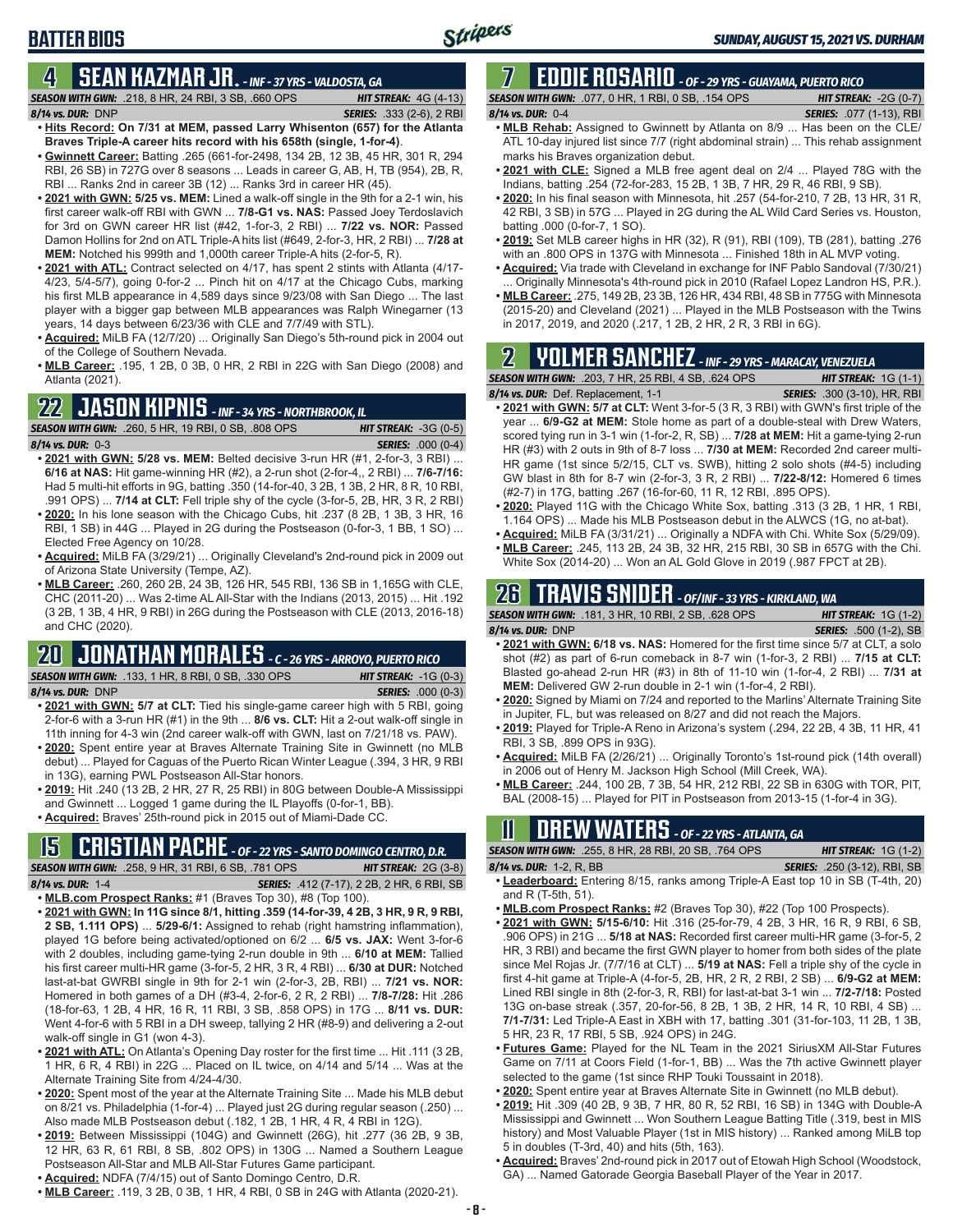### **SEASON SUMMARY**

**INDIVIDUAL OFFENSE:**



#### **TEAM HIGHS & LOWS**

| <b>OFFENSE:</b>                                                                    |  |
|------------------------------------------------------------------------------------|--|
|                                                                                    |  |
|                                                                                    |  |
|                                                                                    |  |
|                                                                                    |  |
|                                                                                    |  |
|                                                                                    |  |
|                                                                                    |  |
|                                                                                    |  |
|                                                                                    |  |
|                                                                                    |  |
|                                                                                    |  |
|                                                                                    |  |
|                                                                                    |  |
|                                                                                    |  |
|                                                                                    |  |
|                                                                                    |  |
|                                                                                    |  |
| <b>PITCHING:</b>                                                                   |  |
|                                                                                    |  |
|                                                                                    |  |
|                                                                                    |  |
|                                                                                    |  |
|                                                                                    |  |
|                                                                                    |  |
|                                                                                    |  |
|                                                                                    |  |
|                                                                                    |  |
|                                                                                    |  |
|                                                                                    |  |
|                                                                                    |  |
| <b>DEFENSE:</b><br>Most Double Plays Turned, Game  3 (5x, last: 7/16 at Charlotte) |  |
|                                                                                    |  |

Most Triple Plays Turned, Game .......................................... 1 (6/5 vs. Jacksonville) Most Errors, Game ..................................................................3 (5/15 vs. Louisville) Most Stolen Bases Allowed, Game ...............................................4 (7/4 at Durham) Most Caught Stealing, Game .............................................. 2 (8/8-G1 vs. Charlotte)

**TEAM MISCELLANEOUS** Largest Margin of Victory........................................ 18 Runs (5/7 at Charlotte, 19-1) Largest Margin of Defeat ...........................................8 Runs (7/6 vs. Nashville, 0-8) Largest Comeback Win ...............................8 Runs (7/18 at Charlotte, 3-11, 13-12) Largest Blown Lead (Loss).................3 Runs (4x, last: 8/6 vs. Charlotte, 5-2, 6-10) Longest Game, Innings .............................................................12 (5/4 at Charlotte) Longest Game, Time ..............................................................4:26 (5/4 at Charlotte) Longest 9.0-Inning Game, Time ...........................................3:43 (7/18 at Charlotte) Shortest 9.0-Inning Game, Time ..........................................2:09 (5/22 at Nashville) Largest Home Attendance .................................................. 5,454 (7/9 vs. Nashville) Largest Road Attendance .................................................10,716 (5/22 at Nashville) Longest Total Delay..............................................................2:12 (8/11 vs. Durham) Long Multi-Game Scoring Drought .........................................18 Innings (5/22-5/25) Long Multi-Game Scoreless Streak ........................................17 Innings (7/25-7/28)

#### **INDIVIDUAL HIGHS & LOWS**

#### **PITCHING (GAME):**

#### **DEFENSE (GAME):**

#### **STREAKS**

#### **OFFENSIVE (LONGEST IN 2021 ONLY):**

#### **PITCHING (LONGEST IN 2021 ONLY):**

#### **LAST TIME IT HAPPENED (GWINNETT REGULAR-SEASON HISTORY)**

|                               | Homers, Both Sides of Plate  Drew Waters (5/18/21 at Nashville)            |
|-------------------------------|----------------------------------------------------------------------------|
|                               |                                                                            |
|                               |                                                                            |
|                               | Back-to-Back-to-Back Homers  Arcia/Camargo/Demeritte (5/8/21 at Charlotte) |
|                               |                                                                            |
|                               |                                                                            |
|                               |                                                                            |
|                               |                                                                            |
|                               |                                                                            |
|                               |                                                                            |
|                               |                                                                            |
|                               |                                                                            |
|                               |                                                                            |
|                               |                                                                            |
| <b>INDIVIDUAL PITCHING:</b>   |                                                                            |
| 0.0 Institute Developed Compa | <b>N</b> Lassau                                                            |

| 9.0-Inning No-Hitter (Solo)Todd Redmond (5/28/10 at Louisville)                |  |
|--------------------------------------------------------------------------------|--|
| 9.0-Inning No-Hitter (Comb.) Wooten/Marksberry/Ramirez (6/30/16 at Louisville) |  |
|                                                                                |  |
|                                                                                |  |
|                                                                                |  |
| 21 Consecutive Saves Converted Jairo Asencio (9/6/09-8/8/11)                   |  |
| 25.0-Inning Scoreless Streak Stephen Marek, 25.1 IP (6/6/10-8/2/10)            |  |
|                                                                                |  |

#### **TEAM OFFENSE:**

| <b>TEAM PITCHING:</b> |                                                                    |
|-----------------------|--------------------------------------------------------------------|
|                       |                                                                    |
|                       |                                                                    |
|                       |                                                                    |
|                       |                                                                    |
|                       |                                                                    |
|                       |                                                                    |
|                       |                                                                    |
|                       |                                                                    |
|                       |                                                                    |
| <b>TEAM DEFENSE:</b>  |                                                                    |
|                       | Turn a Triple Play 6/5/21 vs. Jacksonville (Camargo-Kipnis-Snider) |
|                       |                                                                    |

#### Commit 5 Errors ..........................................................................8/17/10 vs. Norfolk

### **TEAM MISCELLANEOUS:**

| 21-Run Margin of Defeat…………………………………7/13/12 at Louisville (Lost 1-22) |
|-----------------------------------------------------------------------|